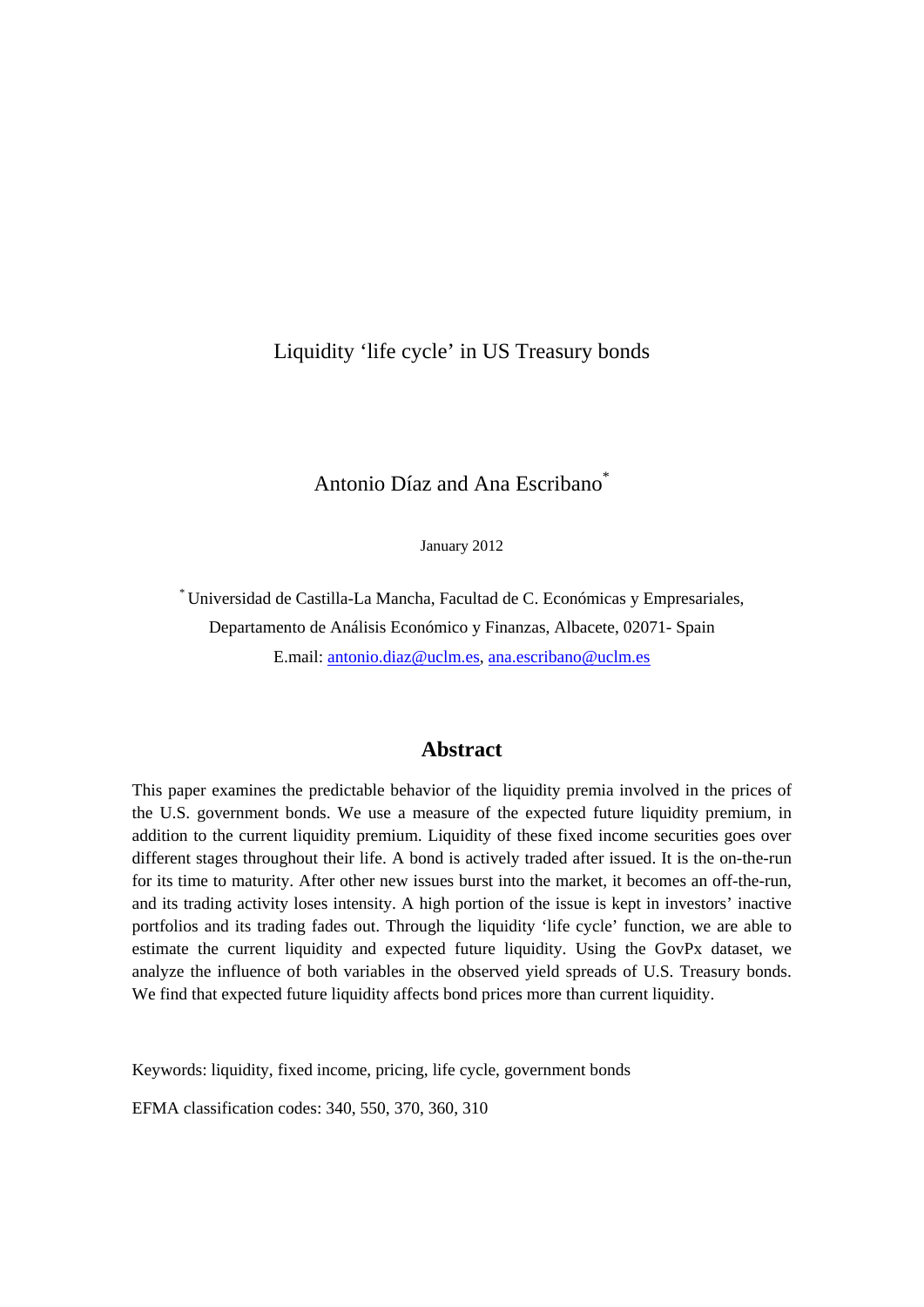### **1 Introduction**

Liquidity is a key factor in the pricing of fixed income securities. A number of papers emphasize their role. Since the Amihud and Medelson (1991)'s seminal work, there have been many studies showing that security's liquidity is priced in Treasury markets<sup>1</sup>. The observed differences in prices imply that markets price liquidity. Investors are willing to pay a higher price for the most liquid assets. Otherwise, the most liquid securities are traded with a liquidity premium that implies higher price and therefore lower yield to maturity.

The traditional static liquidity analysis examines differences in liquidity between assets, i.e. they are due to different bond characteristics as well as bond's fundamentals, such as bond age, time of maturity, amount outstanding, and coupon rate. Recent papers propose liquidity measures focus on the bid-ask spread behavior, such as different adaptations of the Roll measure (1984) to the fixed income market, or on the price impact of a trade per unit traded, i.e. Amihud (2002) illiquidity measure. The recent availability of transaction prices in the secondary U.S. corporate bond markets, i.e. the TRACE data set, has allowed the development of this new literature. This literature often tries to translate stock market liquidity measures to the new potentially analyzable data set. As bonds are by far much less liquid assets, some modifications are needed. These measures do not consider the life cycle of the bonds.

We emphasize that market participants take into account that a bond has a finite life and its liquidity goes through differences stages. The trading activity of two government bonds, all characteristics equal except time to maturity, can be equally intense during a day, but liquidity premia involved in their prices should probably be different. The reason is that market participants consider the potential liquidity of each bond. The buyer of the oldest bond is wishing to pay a lower price that he would pay for the youngest bond since its expected future liquidity is lower. In this sense, Goldreich, Hanke and Nath (2005) observe the relevance of the future liquidity, and Díaz, Merrick and Navarro (2006) analyze its impact on prices of Spanish government bonds.

 $<sup>1</sup>$  Kamara (1994), Fleming (2003), Chen, Lesmond, and Wei (2007), Pasquariello and Vega (2009), Favero,</sup> Pagano, and Bon Thadden (2010), Jankowitsch, Nashikkar and Subrahmanyam (2010), Goyenko, Subrahmanyam and Ukhov (2011), Lin, Wang, and Wu (2011), Bao, Pan, and Wang (2011), Dick‐Nielsen, Feldhütter, and Lando (2011) study different aspects about liquidity in debt markets.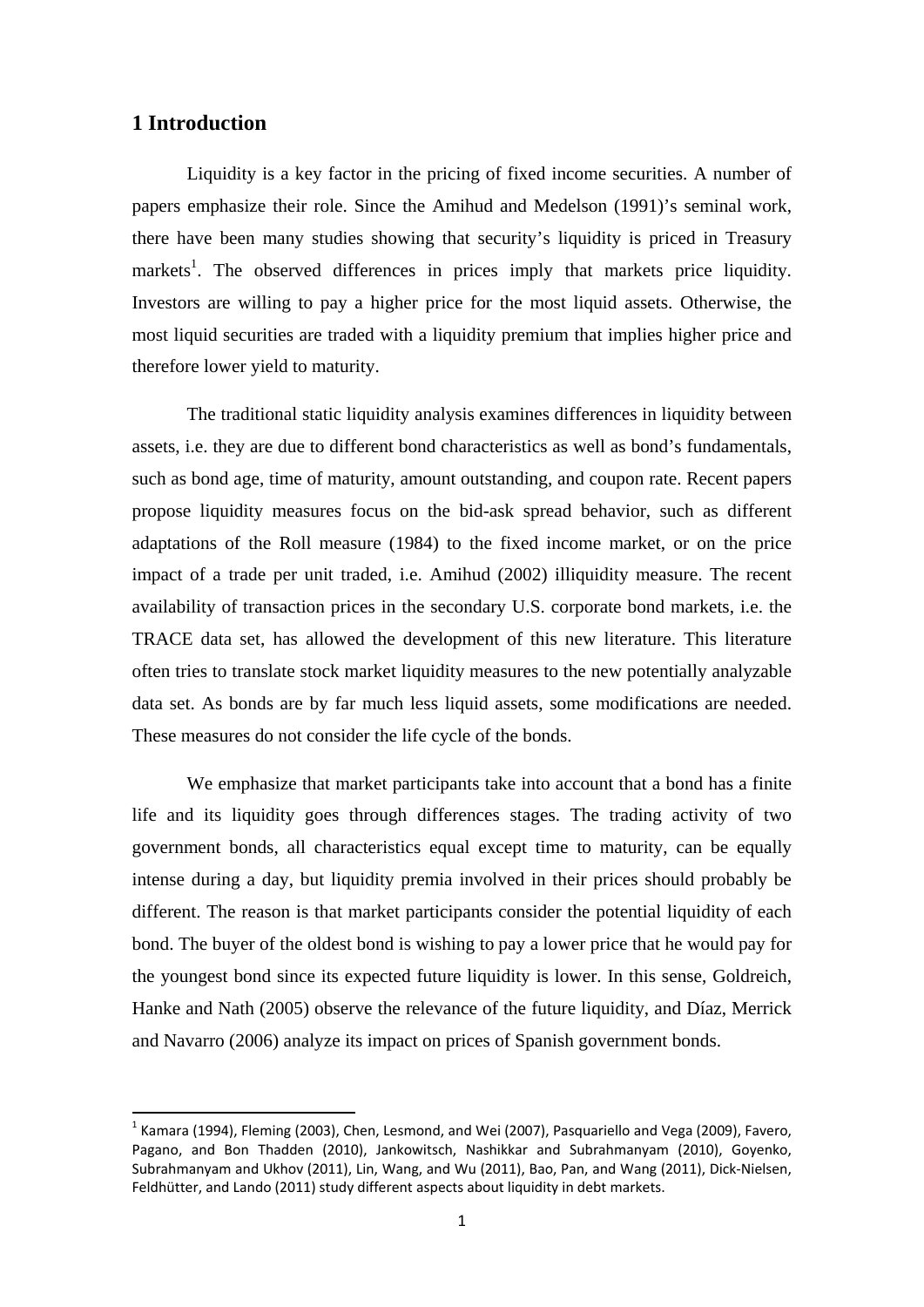The main objective of this paper is to examine the yield spreads impact of the whole liquidity life cycle in the U.S. Treasury bond market. To that purpose we first select the individual market share or turnover of each bond as measure of current liquidity. In previous literature there are several proxies used to measure liquidity bond, since there is no direct measure to quantify liquidity.<sup>2</sup>

Then, we modelize the link between bond liquidity and bond age. Sarig and Warga (1989) observe that bond liquidity depends inversely on age. The on-the-run bond, i.e. the just-issued or the most recently issued bond for certain maturity, is by far the more liquid bond. It focuses the trading activity of the market. All institutional investors are wishing to include this bond in their portfolios. The higher the liquidity, the higher the liquidity premium included in the price to pay for the bond. But in the next future, the bonds will become an off-the-run bond when a new on-the-run bond is issued. This means that our measurement of liquidity, the individual bond market share, changes predictably over time. Because of this pattern, we can see that liquidity covaries with bond's age in a regular and predictable way over the time. If bonds go through a 'life cycle' we can say that also bonds liquidity goes through a similar 'life cycle'  $3$ .

Therefore, the next objective of this work is to model this pattern that will let to measure current liquidity and hence let us to estimate expected future liquidity. With these two measures of liquidity, we can quantify the effect of the whole liquidity life cycle in the yield spreads of U.S. Treasury bonds, not only the influence of current liquidity, as has been done by the most of previous literature<sup>4</sup>. We test empirically which of these two measures further influences the observed yield spreads.

Our paper contributes to the existing literature in different ways. We use a liquidity 'life cycle' function to quantity the observed yield spreads in U.S. Treasury

<sup>2</sup> Many studies have focused on identifying the most appropriate for measuring public debt securities liquidity (Fleming (2003)), and corporate debt securities (Amihud (2002), and Jankowitsch, Nashikkar and Subrahmanyam (2010)), and turn on how these measures are key factors in the assets prices.

<sup>3</sup> Expression used in the work of Diaz, Merrick and Navarro (2006) to reflect the pattern of Spanish fixed income securities liquidity as a function of bond age.

<sup>4</sup> The previous empirical literature has assumed that a bond's current liquidity remains at the same level over the time, with a few exceptions include Goldreich, Hanke and Nath (2005) who show that yield spreads in U.S. Treasury notes depends primarily on future liquidity, and Diaz, Merrick and Navarro (2006) who study the importance of expected future liquidity in Spanixh bond liquidity premiums.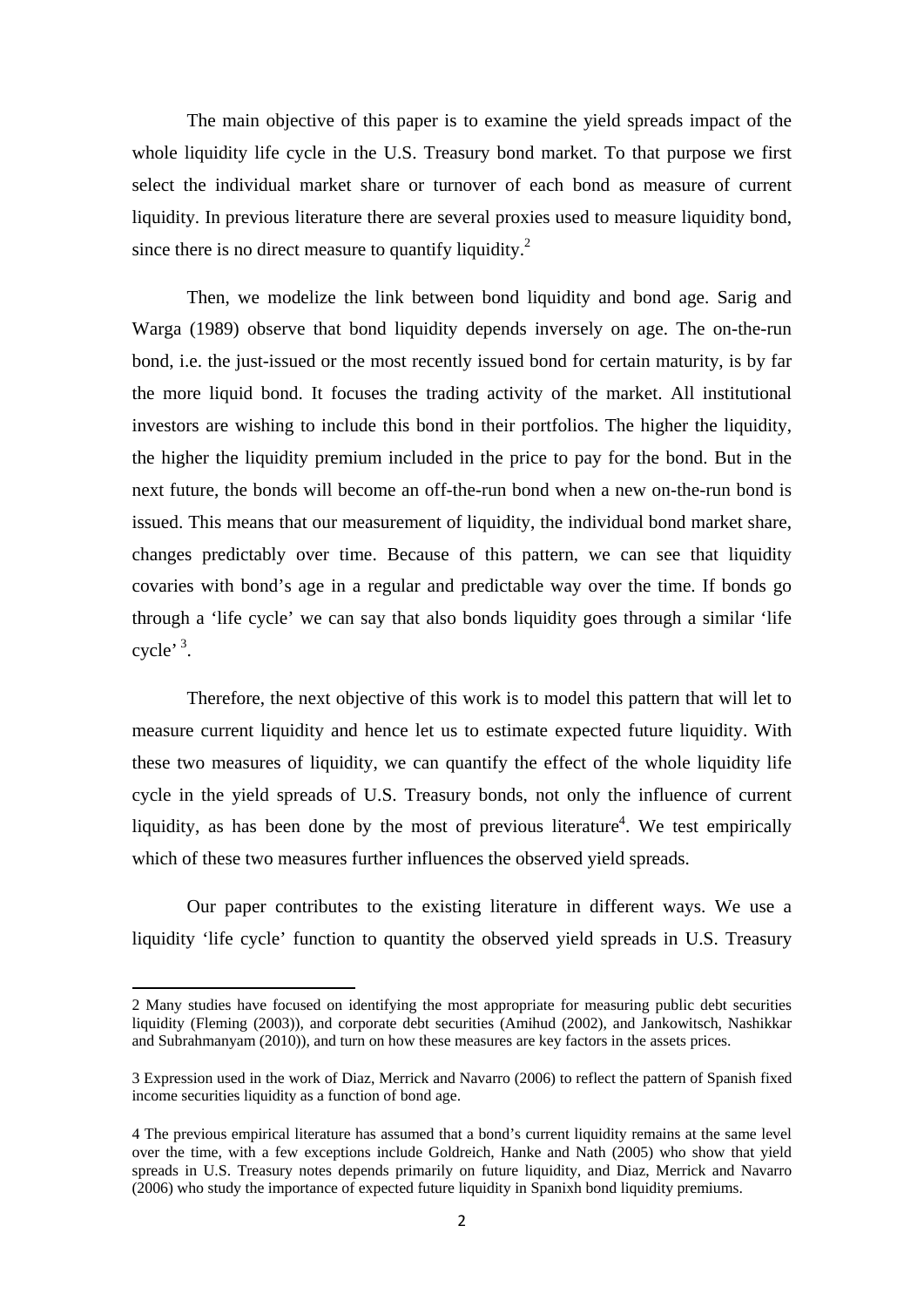fixed income securities. Also, we link bond liquidity with bond age, and distinguish bonds by term to maturity, so we examine both Treasury notes and Treasury bonds. We are able to investigate which liquidity measure drives the observed yield spreads on each term to maturity.

 This paper is related to Goldreich, Hanke and Nath (2005), who show that expected future liquidity is the main component of the liquidity premium observed between on-the-run and off-the-run bonds. Their results are only for U.S. two-year notes, while ours are extensive to the rest of notes and bonds. Also we measure expected future liquidity using a liquidity 'life cycle' function. Our work is also related to Diaz, Merrick and Navarro (2006) who analyze the market liquidity of Spanish Treasuries and the impacts of the changes before the entry into the European Economic and Monetary through the role of a bond liquidity 'life cycle' function. We extend our analysis to U.S. debt market.

Our paper is organized as follows. Section 2 defines the concept of liquidity and illiquidity, and its importance in debt markets. Section 3 refers to the factors explaining liquidity and liquidity measures used in the literature. Section 4 analyzes the specific characteristics of U.S. debt market. In section 5 we show the empirical analysis. And section 6 includes the conclusions.

#### **2 Liquidity in debt markets**

Liquidity is a key aspect in determining the price and the return offered by fixed income assets. A basic definition is that which defines liquidity as the ability of an asset to be turned into money. We say that an asset is liquid if it can be traded on the market in a short period of time without causing significant losses in value. Fleming (2003) includes a definition of liquidity from O'Hara (1995) and Engle and Lange (1997): a liquid market is defined as one in which transactions can be done without cost.

In practice, a market with low transaction costs is known as a liquid market, while one in which there are high transaction costs is called illiquid one. Measuring these costs is not simple, since they depend on numerous factors like the size of the negotiation, time, place of negotiation, and partners.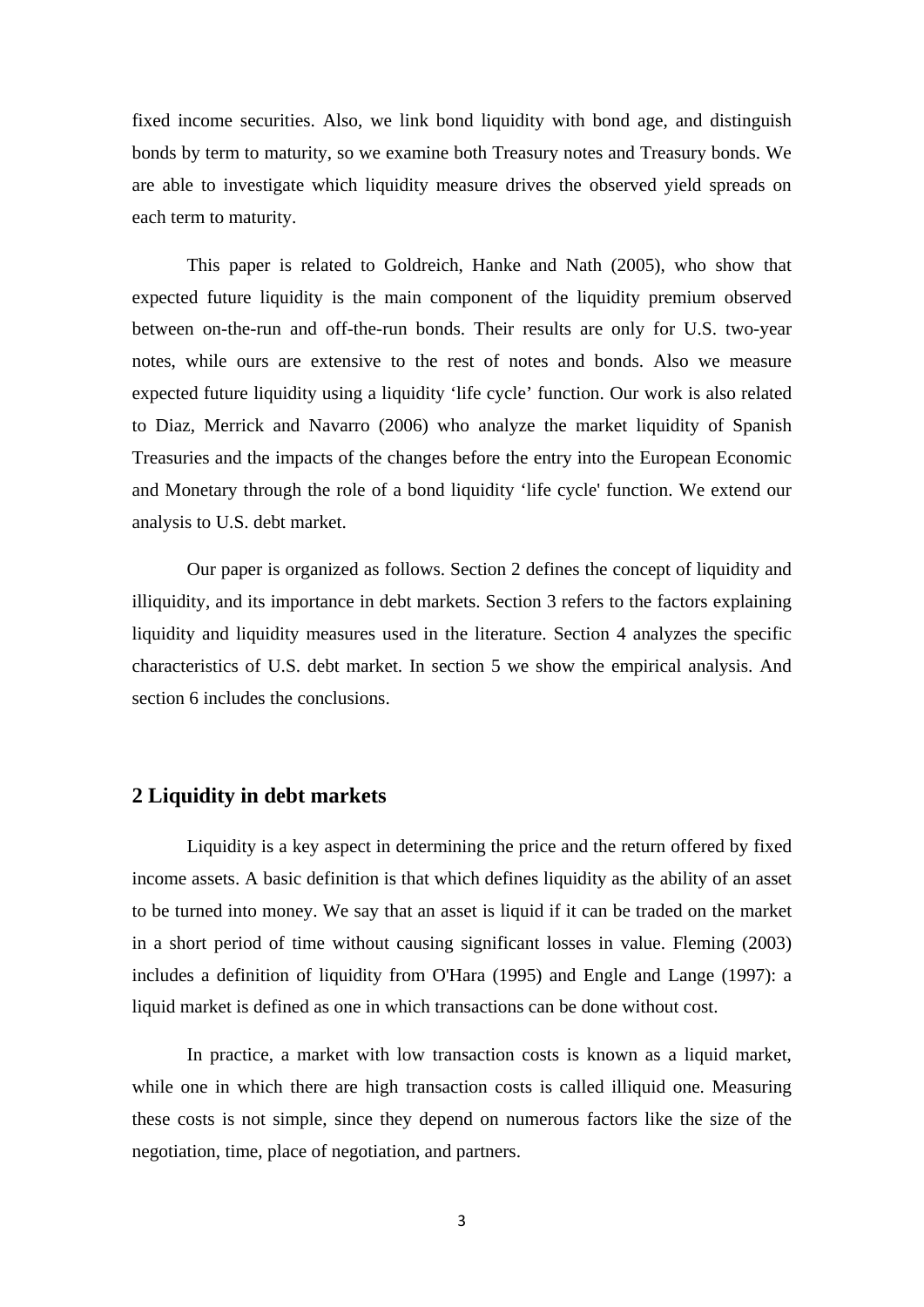In particular, high liquidity would indicate that the asset can be negotiated quickly and without significant loss of value. In this case investors would expect higher asset prices, and lower return. In contrast, lower liquidity means that the cost to trade an asset will be high, so investors would expect lower prices, and in contrast a higher profit. Moreover, any newer issue of Treasury securities attracts the interest of investors, so that attracts the most of the market liquidity and trading volume. Therefore we could expect an inverse relationship between bond age and liquidity, because the newer ones, referred to as being 'on-the-run', are more liquid and the older ones, referred to 'off-the-run', are much less liquid. The higher the age is, the lower the liquidity is.

Liquidity is important for investors trading in securities markets and in public debt markets. The measurement and monitoring of liquidity are relevant for making investment decisions. In times of financial turmoil, there is the phenomenon known as 'flight to quality<sup>'5</sup>, where some market participants abruptly decrease their portfolio exposure to securities bearing credit risk. They prefer safer securities, free of default risk and credit risk. Another phenomenon observed in financial markets is known as 'flight to liquidity'. It means that investors put their interest in highly-liquid securities such as government fixed income securities. They prefer higher liquid securities rather than less-liquid securities.

Therefore, it is necessary to quantify the securities liquidity in debt markets. There are previous works in a clear objective: to determine the most appropriate measures of liquidity<sup>6</sup>. It depends on several factors that influence the liquidity of fixed income assets, such as, among others, the outstanding balance, age, residual maturity, the economic cycle, the interest rates volatility, expected future liquidity or the trading market.

<sup>5</sup> As examples Bernanke and Gertler (1995), Longstaff (2002), Vayanos (2004) and Beber, Brandt and Kavajecz (2008).

<sup>6</sup> Fleming (2003) analyzes among several measures the most suitable for measuring liquidity in U.S. fixed income securities.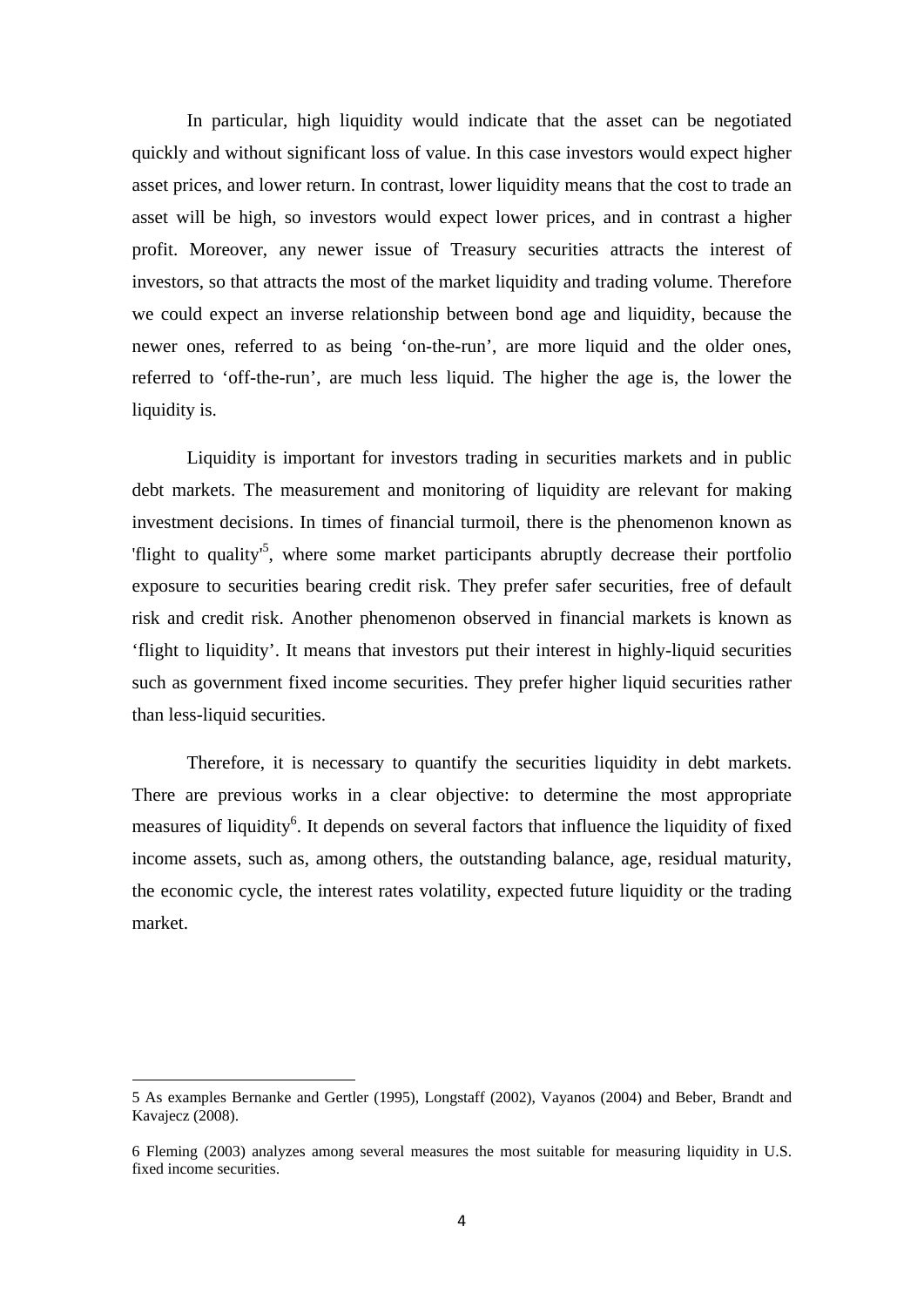# **3 Liquidity measures for Treasury securities market in previous literature.**

Measures in previous literature to quantify the liquidity of government bonds are very different. Recently, the availability of high-frequency data has allowed for detailed analysis of Treasury market liquidity. Measures such as trading volume, trading frequency, bid-ask spreads, quote sizes, trade sizes, price impact coefficients, and onthe-run/off-the-run yield spreads can be used to measure liquidity in a more effective way.

Fleming (2003) examines some measures used in the literature to quantify the liquidity in order to determine which one assess and track liquidity better. His analysis reveals that the bid-ask spread, one of the most widely used in the literature as a proxy for liquidity, is a useful tool for assessing and tracking Treasury market liquidity.

Diaz and Navarro (2002) use measures such as trading frequency and turnover to measure liquidity in the Spanish debt market. Goldreich, Hanke and Nath (2005) use the average spread quoted bid-ask, the average effective spread bid-ask, the average size quoted, the number of quotes per day, the number of trades per day, or the daily volume among others to measure liquidity in the U.S Treasury market. They find evidence that the quoted spread and measures of market trading activity adds the greatest explanatory power and the other measures, depth measures, add little explanatory power to explain the yield difference between off-the-run and on-the-run notes. Diaz, Merrick and Navarro (2006) use the individual market share of each type of issue and the status of the issue in the Spanish debt market. Another measure used by Goyenko, Subrahmanyam and Ukhov (2008), is the spread quoted bid-ask spread, which relates the price range the average effective spread. Ejsing and Sihvonen (2009) use trading volume, quoted depth and the bid-ask spread quoted, besides the "liquidity ratio" proposed by Bollen and Whaley (1998).

Also, there are some measures of illiquidity used in the previous literature, Amihud (2002) proposes a measure of illiquidity in the case of equities, which may be applicable to fixed income. Johnson (2008) uses the bid-ask spread and price impact illiquidity measure in government bonds. Bao, Pan and Wang (2011) propose a measure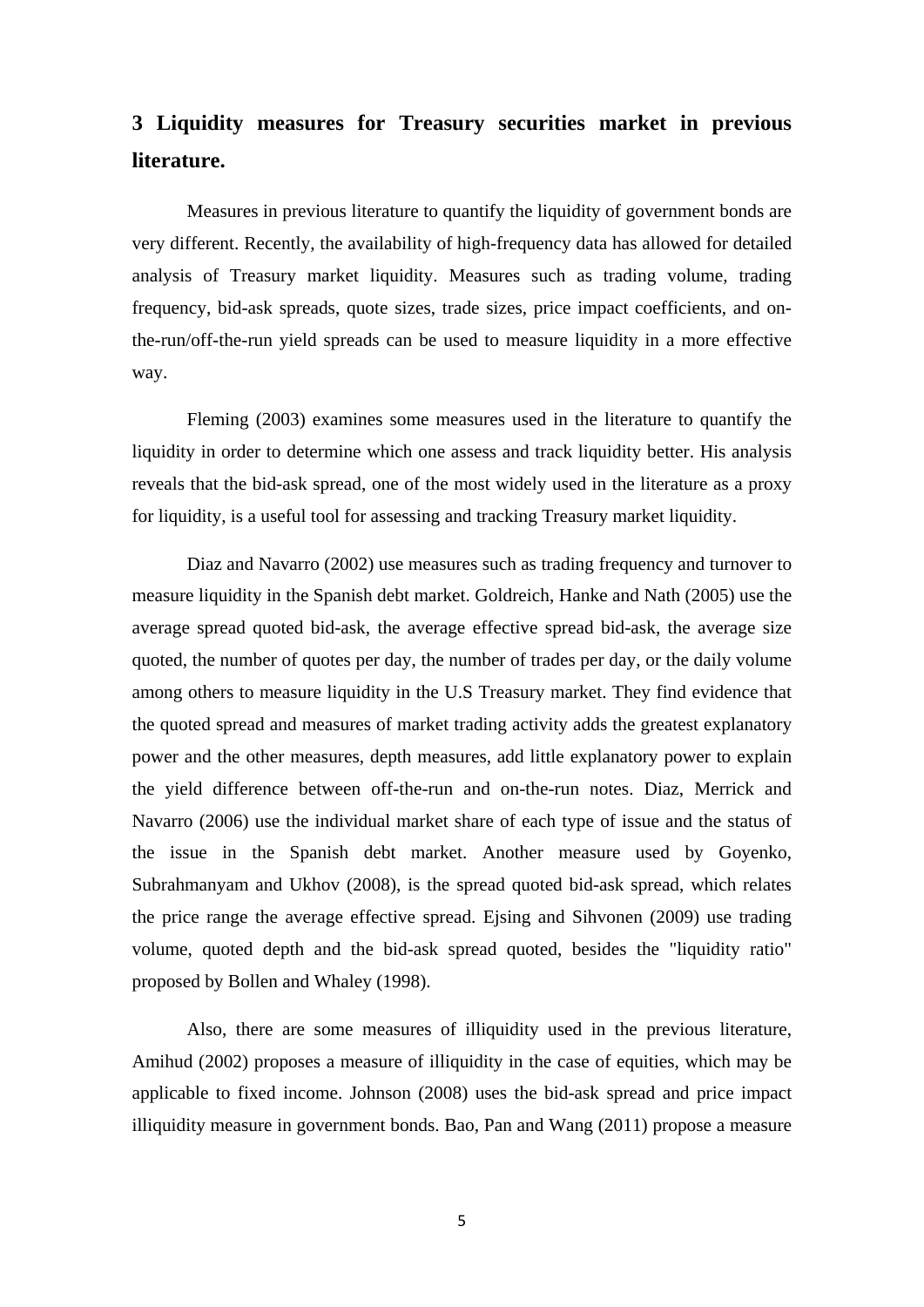of illiquidity but for the case of corporate bonds, as is the covariance between changes in prices.

 We will use the individual market share to measure bond liquidity. Our database gives information about trading volume. It is an indirect but widely measure of market liquidity. The individual market share is the ratio between a bond trading volume and the total market trading volume, for all outstanding issues. When we estimate the individual market share, we do this distinguishing by issues, and so we will able to compare the bond-level liquidity among different issues by term to maturity. Furthermore, we link bond-level liquidity and bond age, and thus it allows us to examine the evolution of liquidity over time, through its liquidity 'life cycle'.

## **4 U.S. debt market: Description and Data**

## **4.1 U.S. debt market**

U.S. Treasury securities are default risk-free debt instruments issued by the U.S. government. These securities play an important, even unique, role in international financial markets because of their safety, liquidity and low transaction costs.

It is the largest debt market in the world, both by trading volume and by number of investors and trades. In April 2001, the amount outstanding of U.S. government debt was more than \$5 billion, and of this quantity more than \$3.2 billion was on public holds, and \$2.8 billion was traded on financial markets. In August 2007, it was more than \$9 billion. In December 2011, the amount outstanding of U.S. government debt has been more than \$15 billion. This increase suppose near 150%. The U.S. Treasury sells securities through auctions on a regular schedule to finance the national debt. Government bonds offer the security and safety of the U.S. federal government. These bonds, as they provide greater security, offer less interest than other bonds with similar characteristics in term and / or maturity.

There are three types of government securities in the U.S. Treasury market<sup>7</sup>:

 $<sup>7</sup>$  Mizrach and Neely (2008) analyze the microestructure el the U.S. Treasury Market, and describe the</sup> types of debt instruments: Treasury Bills, Treasury Notes, Treasury Bonds and STRIPS.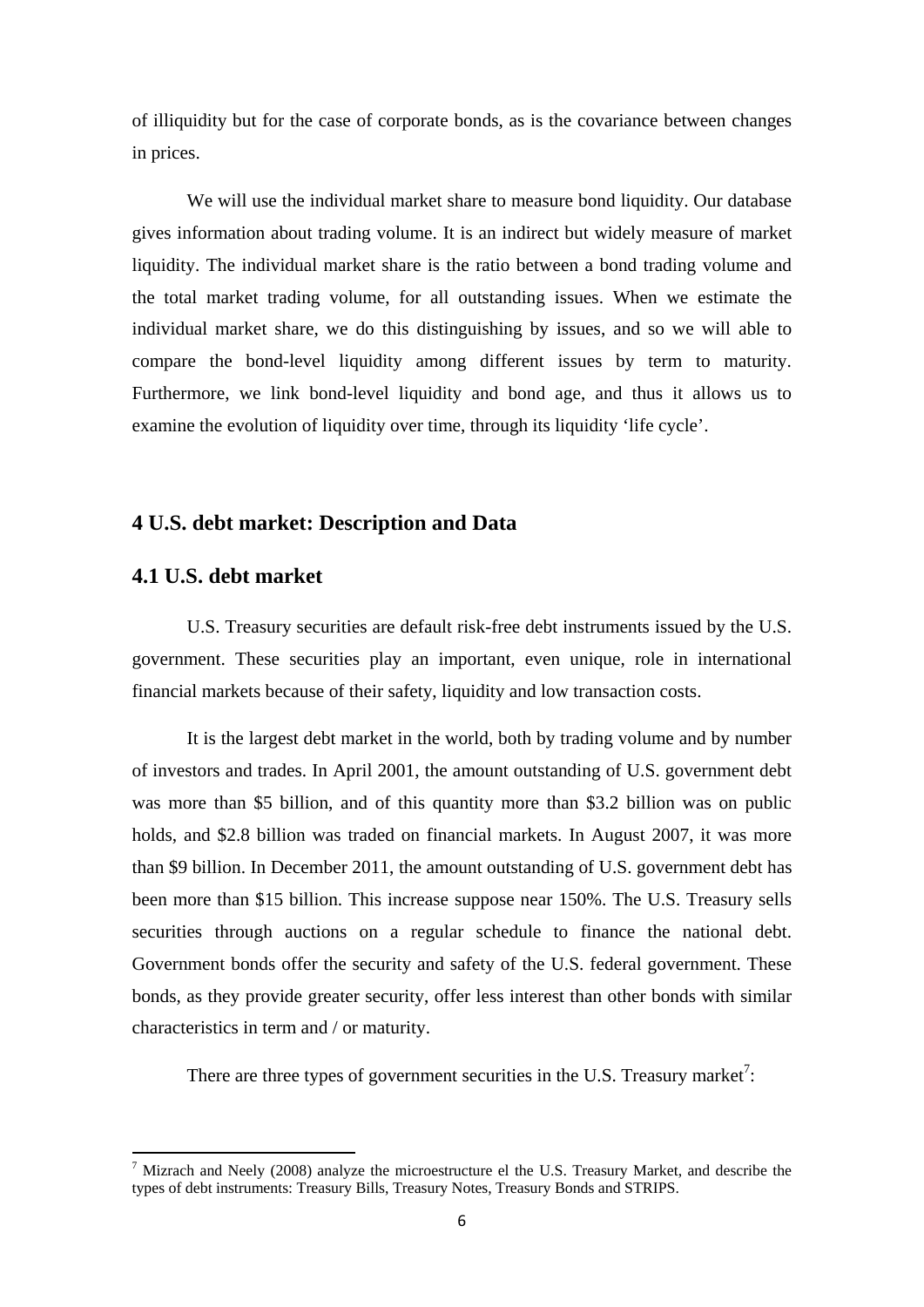1) *Treasury Bills*: These securities have the shortest maturity, a year or less. The Federal Reserve Bank of U.S. sells these bills at discount in denominations of \$10.000 to \$1 million. 21% of the debt traded in the market in April 2001 is composed by bills with a maturity of one year or less, and in August 2007, 22.6% of the marketable U.S. debt is in bills.

2) *Treasury Notes*: These securities have intermediate maturities: 2-, 3-, 5-, 7- and 10 year notes. Notes pay coupons every six months. Bonds with an original maturity of 2 and 5-year are auctioned monthly the last day of each month. So that at any time there are 24 issues outstanding. The sale is also done through auctions, and is subsequently traded in secondary markets. Notes with an original maturity of 3- and 10-year are auctioned quarterly (February, May, August and November), on  $15<sup>th</sup>$  February, May, August and November. 7-year notes are auctioned quarterly, and its maturity date is on 15<sup>th</sup> January, April, July and October. In April 2001, 52% of the debt traded on financial markets is for bonds with intermediate maturities, and made up 54.7% of the debt in August 2007.

3) *Treasury Bonds*: These bonds have the longest maturity term, 20 and 30 years and pay interest every six months. The sell is also done through auctions conducted by the Federal Reserve Bank, and the negotiation of these bonds in the secondary market is quick and easy. The bonds maturing in 20 years, issued quarterly, bonds with a maturity of 30 years are also issued quarterly and are due the 15th of February, May, August and November. 21% of negotiated debt in April 2001 on markets corresponds to longer-term bonds.

Thus, issuance cycles are different across securities. The following table shows schematically the calendar with the issue and maturity dates of each type of U.S. Treasury securities: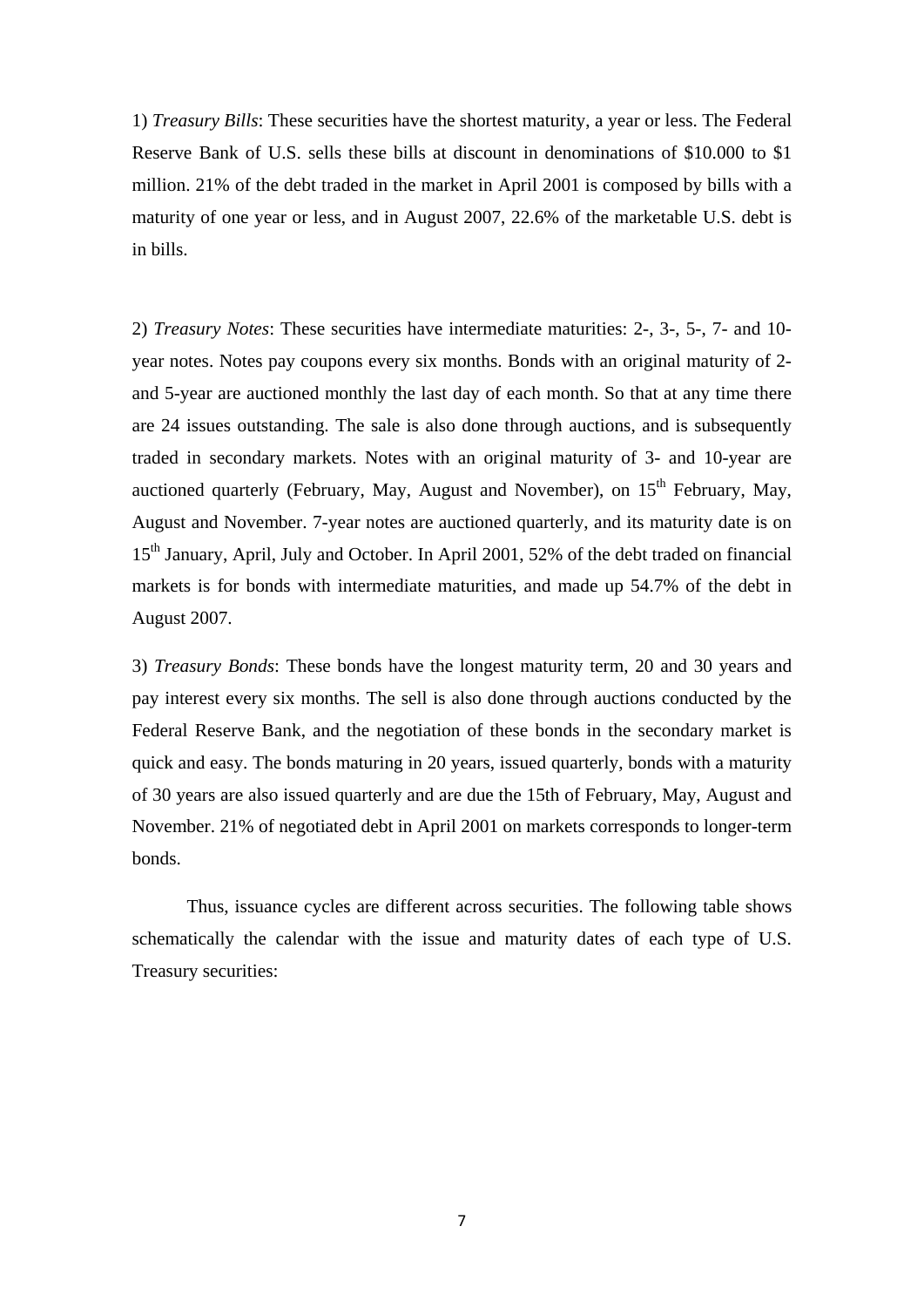|           | 2 years bond                        | 3 years bond               | 5 years bond                    | 7 years bond               | 10 years bond              | 20 years bond | 30 years bond              |
|-----------|-------------------------------------|----------------------------|---------------------------------|----------------------------|----------------------------|---------------|----------------------------|
| January   | $Issue$ $(l.d.)$<br>Maturity (l.d.) |                            | Issue (l.d.)<br>Maturity (l.d.) | Issue(15)<br>Maturity (15) |                            | Issue(f.d.)   |                            |
| February  | Issue (l.d.)<br>Maturity (l.d.)     | Issue(15)<br>Maturity (15) | Issue (l.d.)<br>Maturity (l.d.) |                            | Issue(15)<br>Maturity (15) | Maturity (15) | Issue(15)<br>Maturity (15) |
| March     | Issue (l.d.)<br>Maturity (l.d.)     |                            | Issue (l.d.)<br>Maturity (l.d.) |                            |                            |               |                            |
| April     | Issue (l.d.)<br>Maturity (l.d.)     |                            | Issue (l.d.)<br>Maturity (l.d.) | Issue(15)<br>Maturity (15) |                            | Issue(f.d.)   |                            |
| May       | Issue (l.d.)<br>Maturity (l.d.)     | Issue(15)<br>Maturity (15) | Issue (l.d.)<br>Maturity (l.d.) |                            | Issue(15)<br>Maturity (15) | Maturity (15) | Issue(15)<br>Maturity (15) |
| June      | Issue (l.d.)<br>Maturity (l.d.)     |                            | Issue (l.d.)<br>Maturity (l.d.) |                            |                            |               |                            |
| July      | Issue (l.d.)<br>Maturity (l.d.)     |                            | Issue (l.d.)<br>Maturity (l.d.) | Issue(15)<br>Maturity (15) |                            | Issue(f.d.)   |                            |
| August    | Issue (l.d.)<br>Maturity (l.d.)     | Issue(15)<br>Maturity (15) | Issue (l.d.)<br>Maturity (l.d.) |                            | Issue(15)<br>Maturity (15) | Maturity (15) | Issue(15)<br>Maturity (15) |
| Septembre | $Issue$ $(l.d.)$<br>Maturity (l.d.) |                            | Issue (l.d.)<br>Maturity (l.d.) |                            |                            |               |                            |
| October   | Issue (l.d.)<br>Maturity (l.d.)     |                            | Issue (l.d.)<br>Maturity (l.d.) | Issue(15)<br>Maturity (15) |                            | Issue(f.d.)   |                            |
| November  | Issue (l.d.)<br>Maturity (l.d.)     | Issue(15)<br>Maturity (15) | Issue (l.d.)<br>Maturity (l.d.) |                            | Issue(15)<br>Maturity (15) | Maturity (15) | Issue(15)<br>Maturity (15) |
| December  | $Issue$ $(l.d.)$<br>Maturity (l.d.) |                            | Issue (l.d.)<br>Maturity (l.d.) |                            |                            |               |                            |

*Table I. Release Schedule* 

In parentheses the issue and / or maturity day. f.d. refers to the first working day of the month, and l.d. refers to the last working day.

The different types of U.S. Treasury issues, depends on funding needs and monetary policy objectives. From 1993 U.S. Treasury didn't issue notes with 7-year maturities. In 1998 U.S. Treasury suspended the 3-year notes issuance, and resumes its issuance again in 2003. Also on 2006 continue the 30-year bonds issuance that had been suspended in 2001. The same goes for the 20-year bond, that didn't had issuance in 1986 and U.S. Treasury resumes its issuance again in 2004<sup>8</sup>.

Most U.S. debt securities consist of medium-term and long-term maturity, being about 50% of the total debt issued. The following figure shows how emissions are distributed and the holders thereof:

<sup>&</sup>lt;sup>8</sup> Most of the studies on U.S. Treasury securities are focused on bonds with maturities of 2, 5 and 10 years, as are the emissions that have never been interrupted, with regular broadcast dates, and are available greater number of observations and information. Goldreich, Hanke and Nath (2005) use data from 2-year bonds, Pasquariello and Vega (2009) use data from bonds to 2, 5 and 10 years, as Fleming 2003), Strebulaev (2002) uses data from bonds 2, 3, 5 and 10 years, which are those with more regular releases.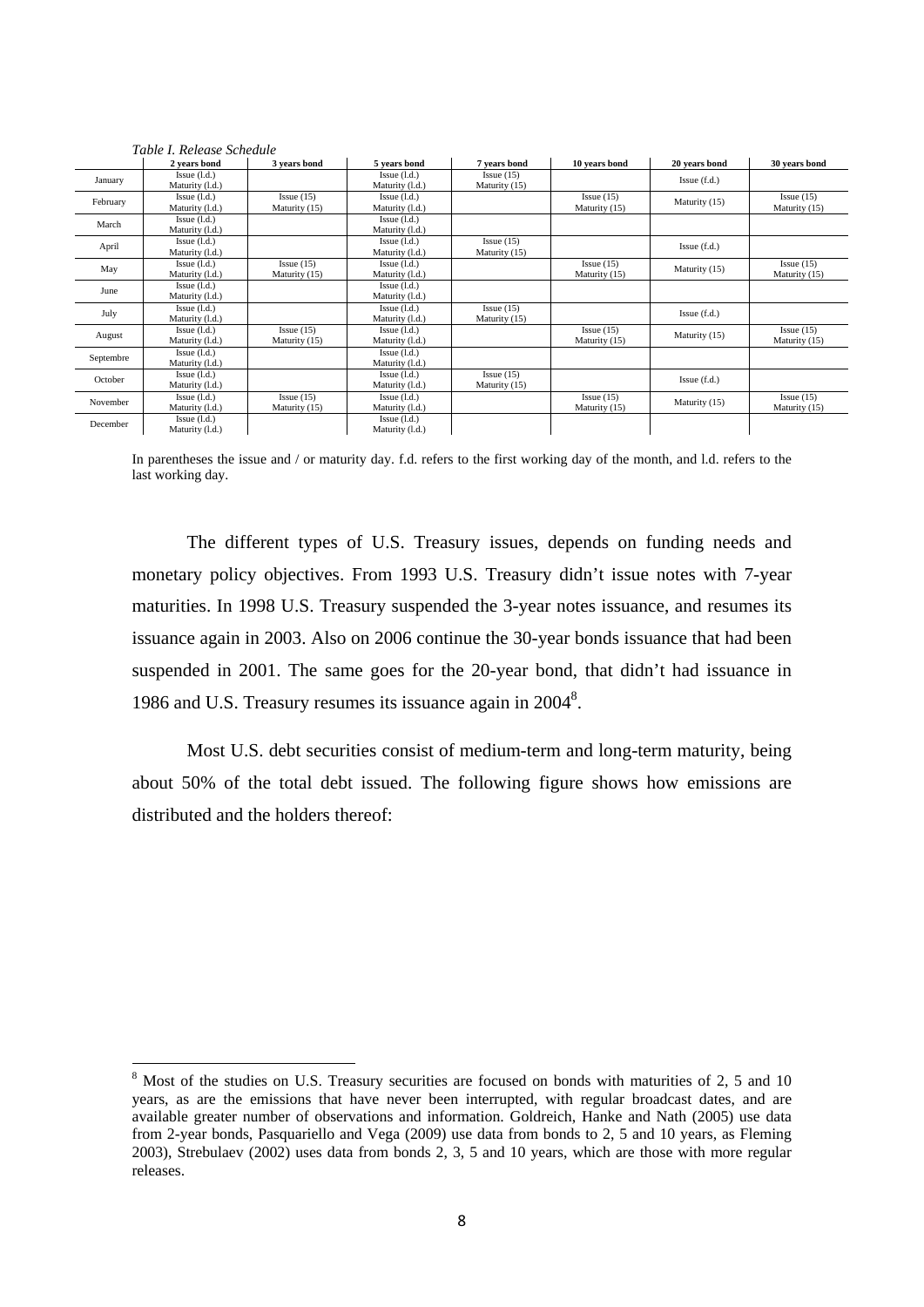#### MONTHLY STATEMENT OF THE PUBLIC DEBT OF THE UNITED STATES

#### **APRIL 30, 2001**

TABLE I -- SUMMARY OF TREASURY SECURITIES OUTSTANDING, APRIL 30, 2001

|                                   | <b>SABlorse of dollars!</b>       |                                      |               |
|-----------------------------------|-----------------------------------|--------------------------------------|---------------|
|                                   |                                   | <b>Amount Outstanding</b>            |               |
| Title                             | <b>Debt Held</b><br>By the Public | Intragovernmental<br><b>Holdings</b> | <b>Totals</b> |
| Marketable:                       |                                   |                                      |               |
|                                   | 619.072                           | 40                                   | 619,112       |
|                                   | 1,492,282                         |                                      | 1,492,283     |
|                                   | 622.498                           | 459                                  | 622.957       |
|                                   | 89.165                            |                                      | 89, 165       |
|                                   | 39,355                            |                                      | 39,355        |
|                                   | a                                 | 15,000                               | 15,000        |
|                                   | 2,862,371                         | 15,500                               | 2,877,872     |
| Nonmarketable:                    |                                   |                                      |               |
|                                   | 29,995                            | o                                    | 29,995        |
|                                   | 24,536                            | o                                    | 24,536        |
|                                   |                                   |                                      |               |
| State and Local Government Series | 154,746                           |                                      | 154,746       |
| United States Savings Securities  | 185, 198                          |                                      | 185, 198      |
|                                   | 37,759                            | 2,347,868                            | 2,385,627     |
|                                   | 3,372                             |                                      | 3,372         |
| Total Nonmarketable               | 435,608                           | 2,347,868                            | 2,783,476     |
| Total Dublin Debt Outstanding     | 3.397.998                         | 3.303.309                            | 5 004 940     |

*Figure 1. Summary of Treasury Securities Outstanding, April 30, 2001 in \$ million*. Source: The Bureau of the Public Debt. (http://www.publicdebt.treas.gov/opd/opdm042001.pdf)



## MONTHLY STATEMENT OF THE PUBLIC DEBT OF THE UNITED STATES

#### DECEMBER 31, 2011

| (Millions of dollars)                   |               |                           |               |  |  |  |  |  |
|-----------------------------------------|---------------|---------------------------|---------------|--|--|--|--|--|
|                                         |               | <b>Amount Outstanding</b> |               |  |  |  |  |  |
| Title                                   | Debt Held     | Intragovernmental         | <b>Totals</b> |  |  |  |  |  |
|                                         | By the Public | <b>Holdings</b>           |               |  |  |  |  |  |
| Marketable:                             |               |                           |               |  |  |  |  |  |
|                                         | 1,519,462     | 1.056                     | 1,520,517     |  |  |  |  |  |
|                                         | 6,598,894     | 6.162                     | 6,605,056     |  |  |  |  |  |
|                                         | 1,060,111     | 4,001                     | 1,064,112     |  |  |  |  |  |
| Treasury Inflation-Protected Securities | 738,532       | 223                       | 738,755       |  |  |  |  |  |
|                                         |               | 8,441                     | 8,441         |  |  |  |  |  |
|                                         | 9,916,999     | 19,884                    | 9,936,882     |  |  |  |  |  |
| Nonmarketable:                          |               |                           |               |  |  |  |  |  |
|                                         | 29,995        | n                         | 29,995        |  |  |  |  |  |
|                                         | 2,986         |                           | 2.986         |  |  |  |  |  |
| State and Local Government Series       | 152,058       |                           | 152,058       |  |  |  |  |  |
|                                         | 185,278       |                           | 185,278       |  |  |  |  |  |
|                                         | 159,019       | 4,754,900                 | 4,913,919     |  |  |  |  |  |
|                                         |               | 493                       | 493           |  |  |  |  |  |
|                                         | 1,328         |                           | 1.328         |  |  |  |  |  |
|                                         | 530,664       | 4,755,394                 | 5,286,058     |  |  |  |  |  |
| Total Public Debt Outstanding           | 10,447,663    | 4,775,277                 | 15,222,940    |  |  |  |  |  |

*Figure 2. Summary of Treasury Securities Outstanding, December 31, 2011 in \$ million*. Source: The Bureau of the Public Debt. (http://www.publicdebt.treas.gov/opd/opdm122011.pdf)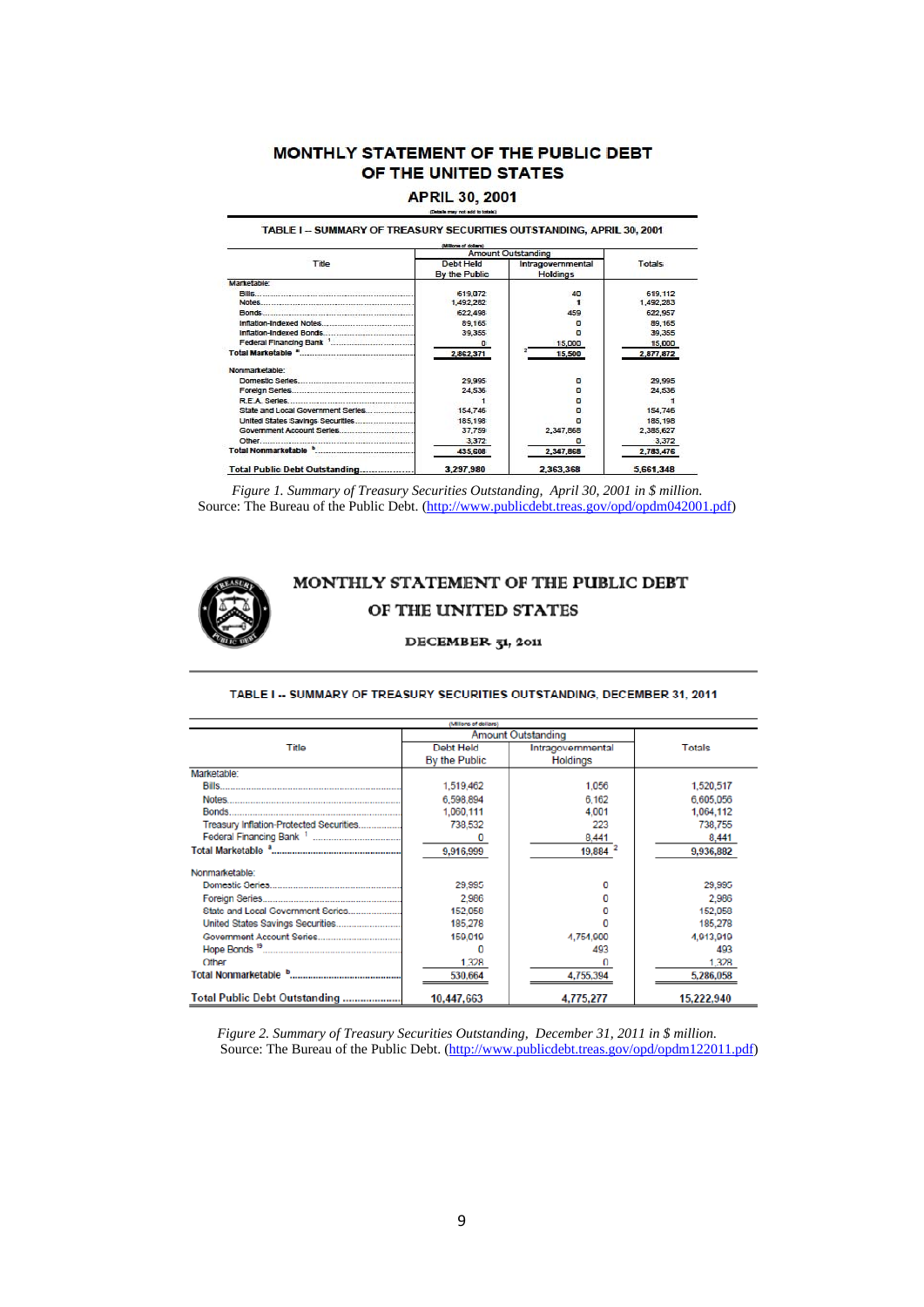In terms of trading activity, the U.S. Treasury debt is one of the largest sectors of the bond market. The total volume of debt and size of any individual issue is higher compared to the other bond market sectors<sup>9</sup>.

Since April 2001 to December 2011, the amount outstanding held by the public has changed: from 21.6% for bills, 52.7% for notes and 21.7% for bonds on 2001, to 15.3% for bills, 66.5% for notes and 10.7% for bonds on 2011.

#### **4.2 Stages of the U.S. Treasury Market**

Treasury securities go through different phases: *when issued, primary, on-therun* and *off-the-run*. Each of these stages presents different market structures.

*The primary market* is where the debt is sold through auctions to investors. The Treasury publishes a calendar with upcoming tentative auction dates on the first Wednesday of February, May, August and November and bids must be submitted 30 days in advance before of the auction. In practice, however, the Treasury only announces firm auction information several days before, and most bids are submitted at that time. The short-term bills are auctioned weekly, 2- and 5-year notes are auctioned monthly, and 3-, 7-, and 10-year notes and 30-year bonds are auctioned four times a year. So, at any time there should be 24 issues outstanding for 2- and 5-year notes, and there should be 12 issues outstanding for 3-year note; 28 issues outstanding for 7-year notes; 40 issues outstanding for 10-year notes; and 120 issues outstanding for 30-year bonds. But the quantity of issues outstanding is not like this because some instruments have not been issued on regular way over the time. The most recently issued security of a given maturity is referred to as 'on-the-run' and older securities are referred to as 'offthe-run'.

*The secondary market* is an over-the-counter market where takes place trading between dealers, brokers, institutional and private investors, including foreign ones. It is composed of the *when-issued*, and on-the-run and off-the-run issues. In the *when-issued* market, takes place the trade of the securities several days before the auction and continues until settlement of auction purchases. And the secondary market on itself that

 $9$  The major emissions from the U.S. Treasury market imply that the secondary market is very liquid, with large trading volumes and bid-ask spreads narrow, as shown by Fleming and Sarkar (1998).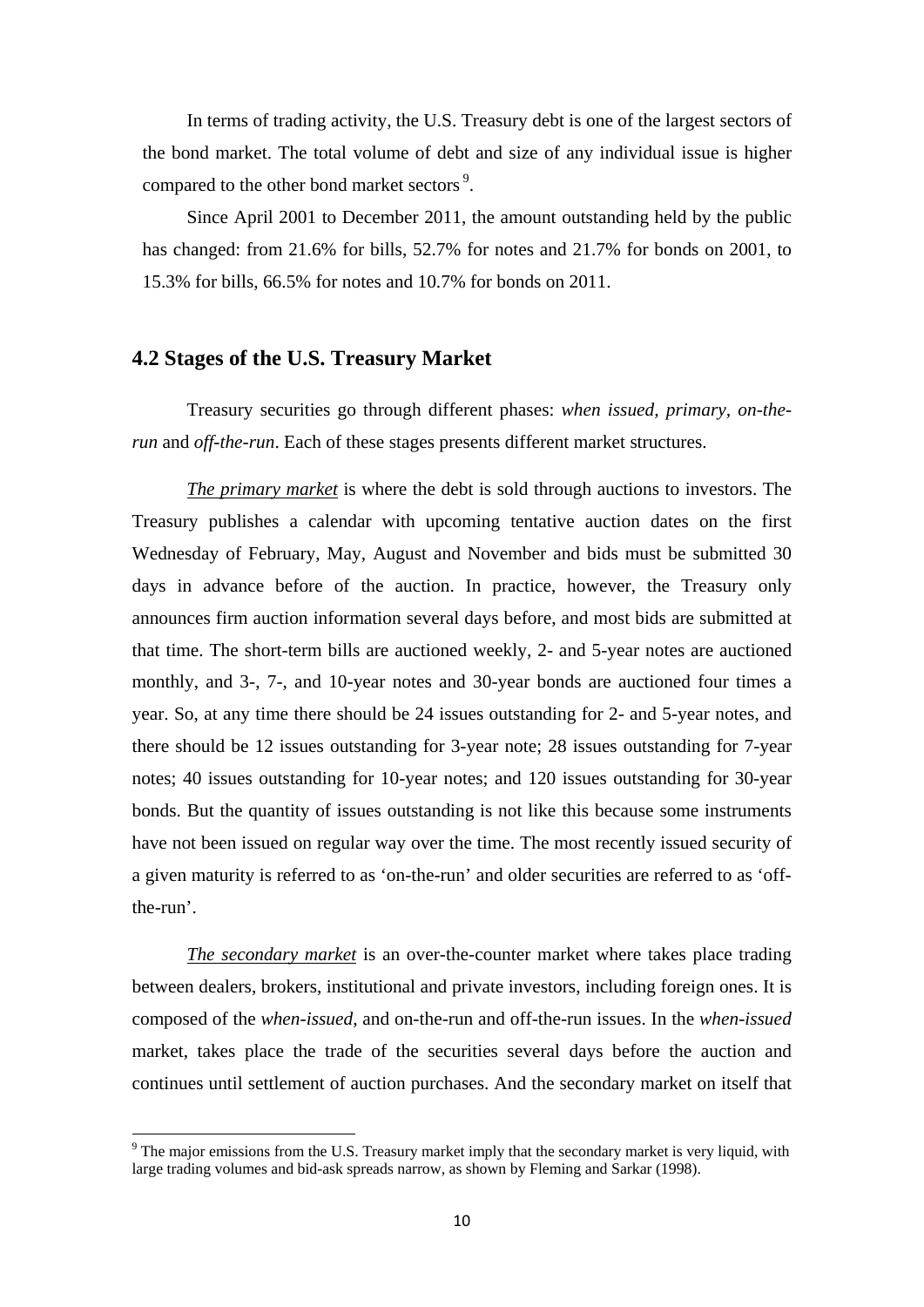is madeup by the *on-the-run* and *off -the-run* securities activity trading. The *on-the-run* issues are the newly issued among that those who have the same term to maturity<sup>10</sup>. The remaining amount outstanding for the same maturity is the *off-the-run* issues.

Several studies find evidence of the phenomenon called the '*on-the-run liquidity phenomenon'* in U.S. Treasury securities<sup>11</sup>. The most recently issued (*on-the-run*) government securities of a certain term to maturity have generally higher prices and higher bond-level liquidity than previously issues (*off-the-run*) maturing on similar dates.

#### **4.3 Data and Sample Period**

The dataset used in the analysis of the U.S. Treasury liquidity has been obtained from the database GovPx (Government (securities) Pricing Information System). This database collects trade information from the large majority brokers trading in the interdealer market, and focusing most of trading activity. Its creation in 1991 was in order to demands to provide greater transparency of U.S. Treasury market. Brokers report quote and trade information from their trading activity to GovPx system that take place through participating interdealer brokers. The dataset includes only the trades and quotes registered between them, and so all the activity of dealers between them, and between dealers and their customers, is beyond the computation of the data. The posted data includes the best bid and ask quotes, the quote sizes, and the price and size of each trade.

Our sample includes every trade between January 1996 and December 2006. We analyze 2-, 3-, 5-, and 10-year Treasury notes and 30-year Treasury bonds. Although U.S. Treasury suspended the 3- and 30-year issuances on a few times, we include this securities in the analysis. 7-year Treasury notes and 20-year Treasury bonds also have been taken into account to let us estimate individual market shares for each issue. Because the availability of trading volume information, the dataset used is a subsample,

 $10$  Fabozy and Fleming (2005) argue that about 70% of total trading volume is concentrated in the section on-the-run.

<sup>11</sup> As example Brandt, Kavaiecz and Underwood (2007), Mizrach and Neely (2008), and Pasquariello and Vega (2009).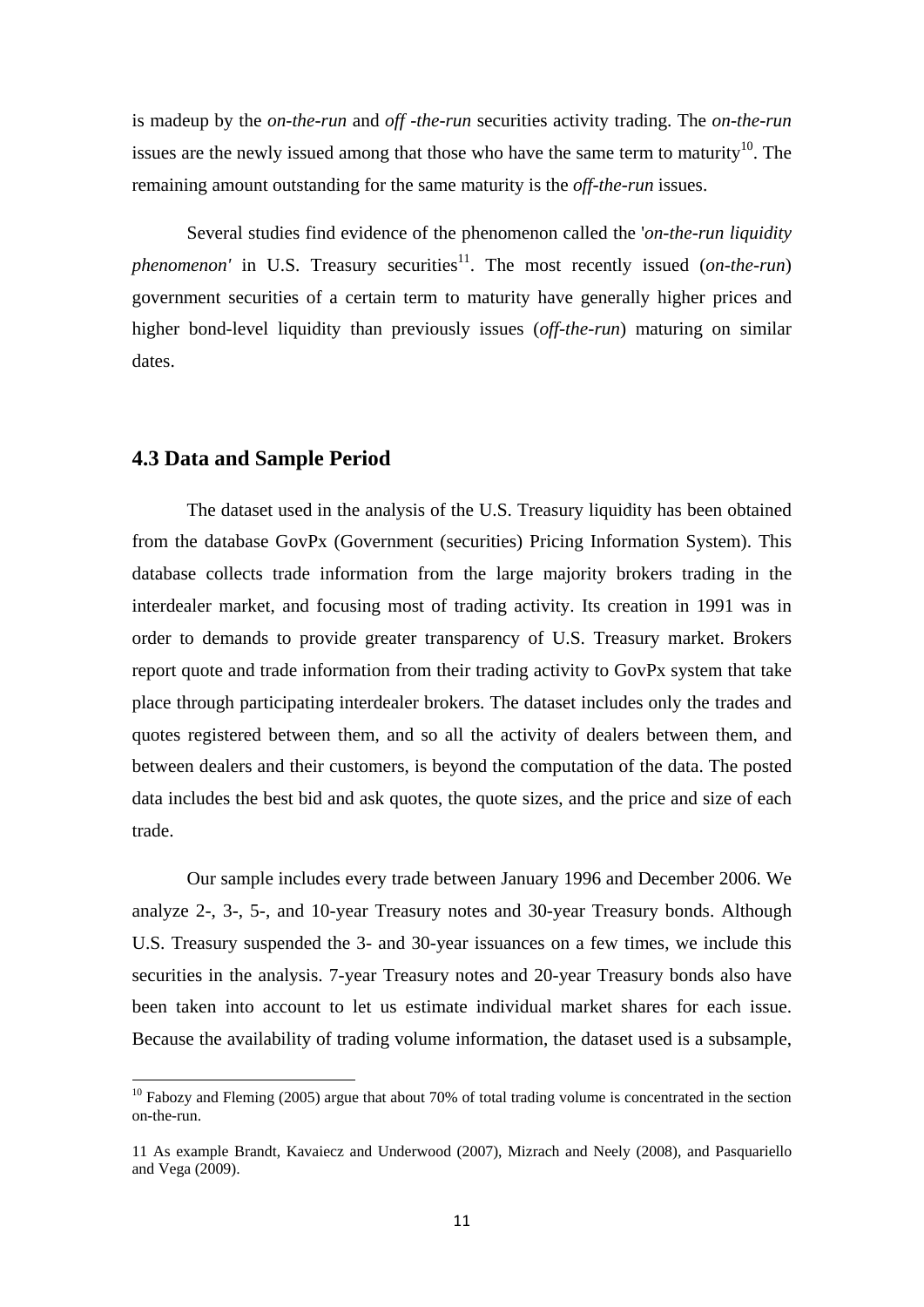which covers the period January 1996 to April 2001. From May 2001, interdealer brokers leave to report information to GovPx about volume activity. Since we need this measure to quantify individual market share, we can only use data from January 1996 to April 2001.

The U.S. Treasury securities are identified by an identification number referred as CUSIP (Committee on Procedures Uniform Securities Identification). Each of outstanding issues have a different identification number, thus each outstanding issues have different characteristics. Only on a few cases the U.S. Treasury has issued notes with the same CUSIP if coupon rate of new issuance is the same as for existing notes with the same maturity. Therefore, all bonds are identified by a CUSIP code which is the same over time.

To complement the dataset, we use official information about amount outstanding and auction date obtained from the official website of U.S. Treasury.

In our work, we use data from January 1996 to April 2001, related to all Treasury notes and Treasury bonds outstanding. For this period, there are 1357 trading days, thus we have 304,256 observations. We have data of all outstanding issues for each day, whether traded on the secondary market, as those with no trade, such as illiquid securities. 2-year notes are issued monthly and on regular basis, so each day there are available observations of 24 outstanding issues. 5-year notes are also issued monthly and regularly, so each day there are 60 observations of outstanding securities with 5 years to maturity. In the case of 10-year notes, although the issue has been ongoing, there have been years where have been more specific issues because of funding needs, so that the number of shares outstanding each day is not constant across the sample. 3- and 7-year notes and 20- and 30-year bonds have no continuous issuance during this time period, thus we don't have the same number of securities outstanding for each day in the subsample. On this period, the 7-year notes and 20-year bonds available information is from outstanding notes and bonds and during the study period no new issuances take place. Therefore, trading activity for this notes and bonds is low. The most actively traded is 2-year notes and 10-year notes, and the lower trading activity corresponds to 7-year notes.

Table II shows the total number of outstanding issues and its traded volume.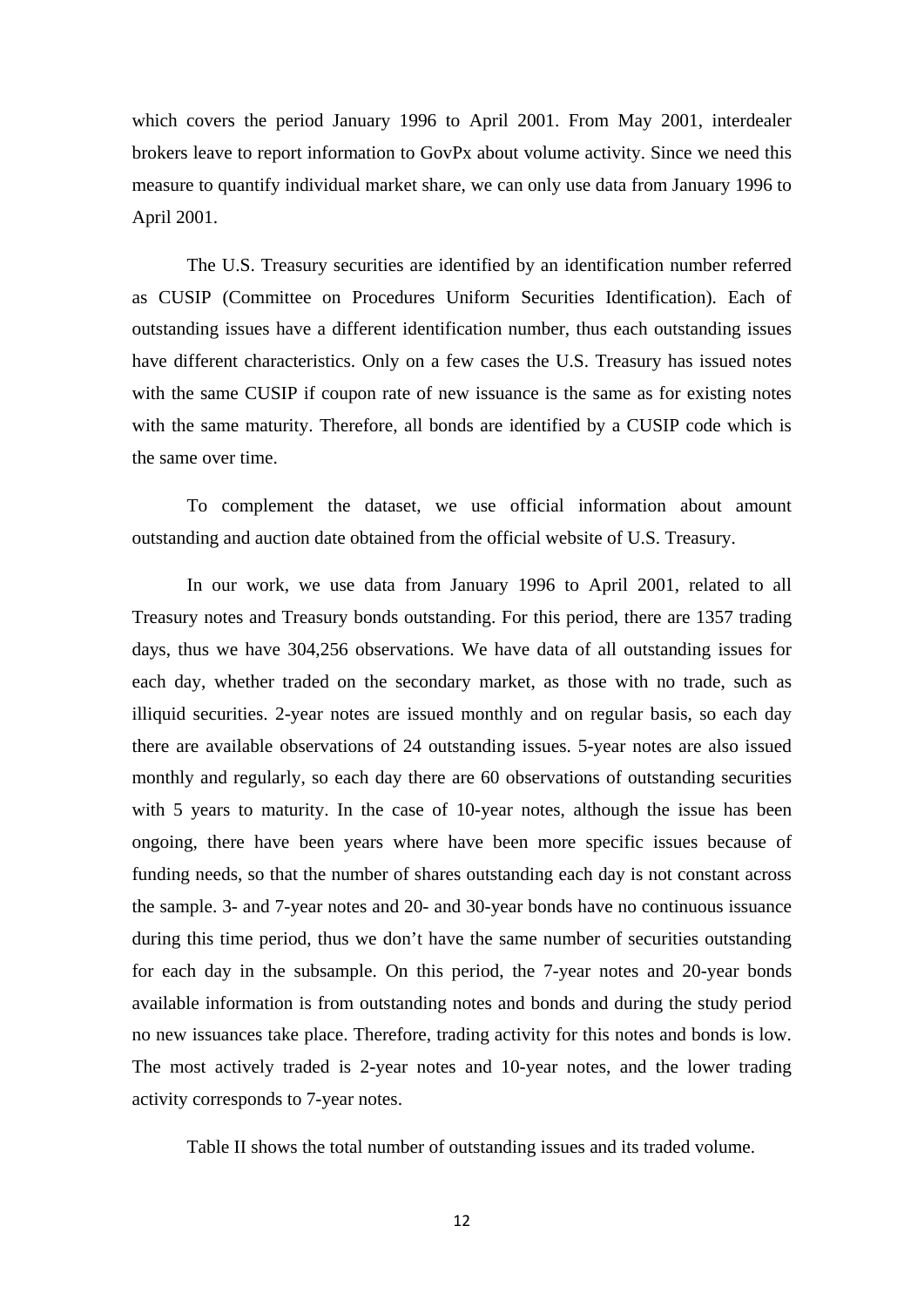#### *Table II. Summary of Data*

| Range of observations | 02/01/1996 a 30/04/2001          |                      |                       |
|-----------------------|----------------------------------|----------------------|-----------------------|
| Observation days      | 1357                             |                      |                       |
|                       | Number of outstanding securities | <b>Traded Volume</b> | Average Traded Volume |
| 2-years bond          | 88                               | 9.284.304            | 105.503,455           |
| 3-years bond          | 22                               | 2.205.348            | 100.243,091           |
| 5-years bond          | 95                               | 6.248.506            | 65.773,7474           |
| 7-years bond          | 18                               | 128.718              | 7.151                 |
| 10-years bond         | 50                               | 4.422.426            | 88.448,52             |
| 20-years bond         | 16                               | 3.027                | 189,1875              |
| 30-years bond         | 57                               | 1.480.687            | 25.976,9649           |
| Total                 | 346                              | 23.773.016           |                       |

Table II shows the total traded volume in \$ million, for each of the issues include in the period analyzed. The average trades volume is the average traded by each of the types of issues.

In the case of 5-year notes, they have an additional feature; on a certain number of outstanding 5-year notes, three years after their issuances, when they are two years to maturity, there is a reissue of the same notes with the same CUSIP that causes a rebound in trading. We have controlled for this feature, because this bonds continue being 5-year notes, and no new 2-year notes issuances

#### **5 Methodology. Empirical Results**

The empirical analysis in this study takes into account medium, longer and much longer term to maturity securities issued by the U.S. Treasury. Liquidity in short, medium and long term bonds is very different. This securities also have differences in taxation<sup>12</sup>, and the markets in which are traded may have different characteristics that can influence the determinants of liquidity. Therefore it is desirable to separate and analyze liquidity of each type of issue separately.

We analyze spread yields between U.S Treasury securities yields and securities with the same term to maturities that were the most liquid in the market yields, and we do this distinguishing by issue. These differences in yield may be explained by differences in liquidity. To that purpose we include both current liquidity and expected future liquidity that we obtain using a bond liquidity 'life cycle' function. We assume that newer securities have higher security-level liquidity and the older ones have lower security-level liquidity, so we establish a link between bond's age and bond liquidity.

 $12$  Tax differences may influence when measuring the effect of liquidity, (Strevulaev (2002)). The analysis of each issue separately, can avoid the tax differentials between short-term securities and securities in the medium and long term.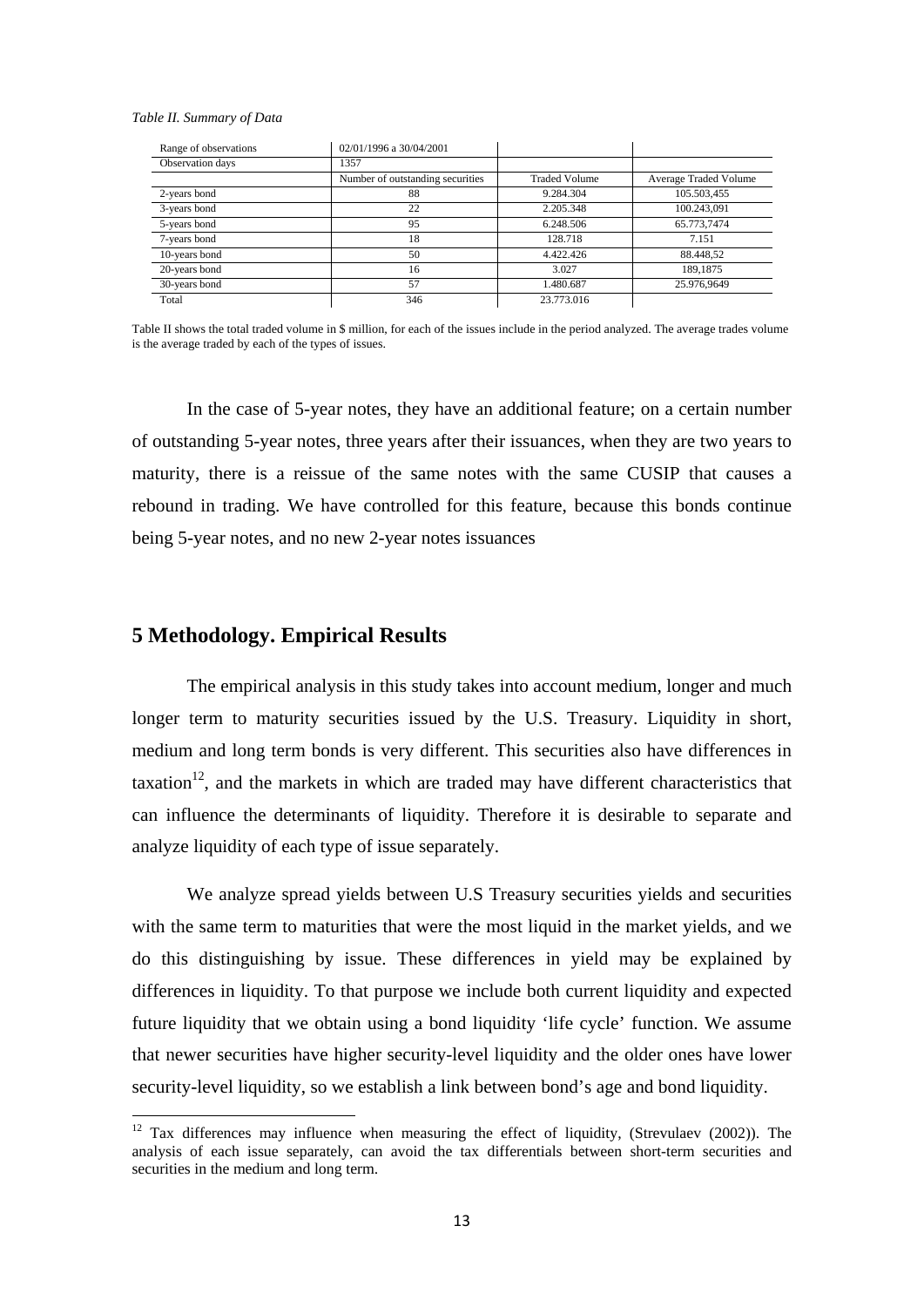Firstly we specify a proxy to measure liquidity in U.S. debt market. As we have seen above, there are many liquidity measures in previous literature to quantify liquidity securities and its use depends on the analysis and on the availability data.

In this work we are going to use the daily average market share of the total daily volume traded on market one day for measuring U.S. Treasuries individual liquidity. The average market share over the bond's life cycle reflects the bond status, ie if it is a newly issued bond or if some time has gone since its issuance. The most recent issues, referred as the on-the-run, are considered the benchmark, and they are the most traded securities on markets and the most liquid. The other issues at the same maturity are referred as the off-the-run and they are less liquid. If any security has security-level liquidity at any moment through its life, this security-level liquidity will go through a 'life cycle' too. We can follow liquidity over time, through the bond's age, in what is referred as liquidity 'life cycle'.

To determine individual securities market share, we have included all observations of all outstanding issues (2-, 3-, 5-, 7- and 10-year notes and 20- and 30 year bonds) in the period analyzed. Securities data from phase *when-issued* have not been taken into account. In this issues are set out all the trades after the auction announcement and prior to auction purchases. Also we have not included data from older bonds because it has not been possible to obtain information, particularly 30-year bond issues with issuance date before 1980. This is a small number of titles (approximately 2% of total bonds sample) and they are extremely illiquid.

Once we have measured current liquidity with our individual market share measure, we are able to estimate future liquidity through our liquidity bond 'life cycle' function. We will relate these measures with the yield spreads between securities and other securities considered the most liquid in markets, in time-series regressions, besides other liquidity and status measures. We have time-series cross-sectional observations, including some quantitative and qualitative measures. Distinguishing by issues, we avoid any potentially cross-sectional differences between notes and bonds, like differences in coupon, different tax treatments, etc. because it is being compared between securities with the same features. Therefore the analysis of yield spreads over the bond 'life cycle' is not affected.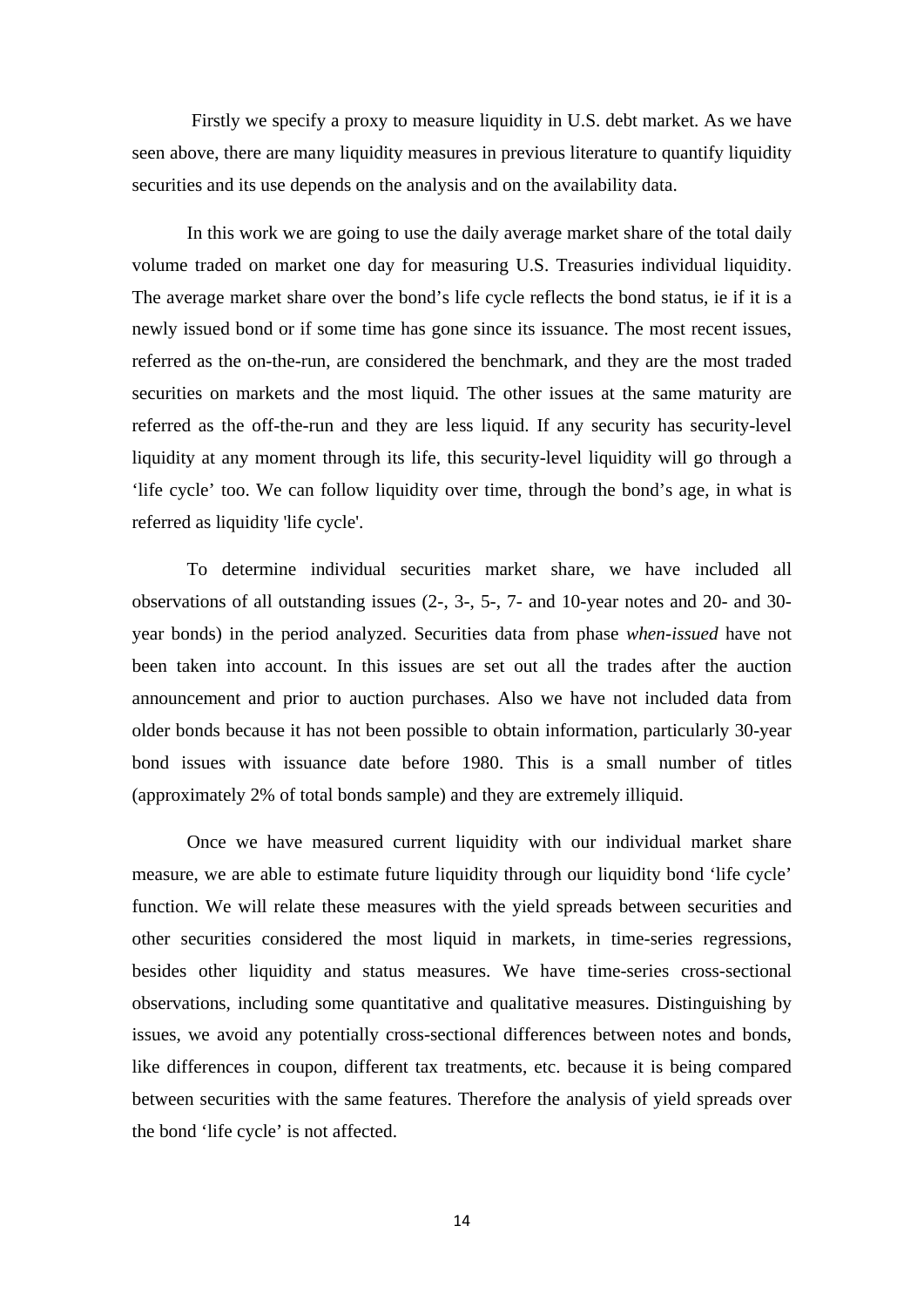## **5.1 Market Share**

First we determine the market share of each issue, distinguishing by term to maturity. For the period analyzed, we used the following expression:

$$
MS_{i,t} = \frac{TV_{i,t}}{TTV_t} \qquad \qquad \text{for } t = 0, 1, \dots 1357 \tag{1}
$$

where:

 $MS_{i,t}$  is the market share for security *i* on day *t*;  $TV_{i,t}$  is the total volume traded for security  $i$  on  $t$ , and  $TTV_t$  is the total traded volume of all securities traded on the market on day *t*. Market share is estimated individually for each security on each day, and after then differentiated by age and type of issue.

We estimate the age for security  $i$  at any moment  $t$  as the time elapsed from its issuance date to the day considered:

$$
Age_{i,t} = D.issue_{i,t} - D.trained_{i,t}
$$
 (2)

Additionally, we use weekly sections that have been divided from 0 to 6 days, 7 to 13 days, etc. To determine an average market share measure according to age, we summarize all individual market share measures sorted by age ranges, and average them for number of securities at the same age range:

$$
\overline{MS}_{i,t} = \frac{\sum_{t=1}^{n} MS_{i,t}}{N_{i,t}}
$$
(3)

Where  $N_{i,t}$  is the number of issues for each maturity and age range. Thus we have an average market share for bonds in tranche from 0 to 6 days, another average measure for bonds in tranche from 7 to 13 days, and so on.

The following figure shows the behavior of the 2-year notes average market share through the note cycle life: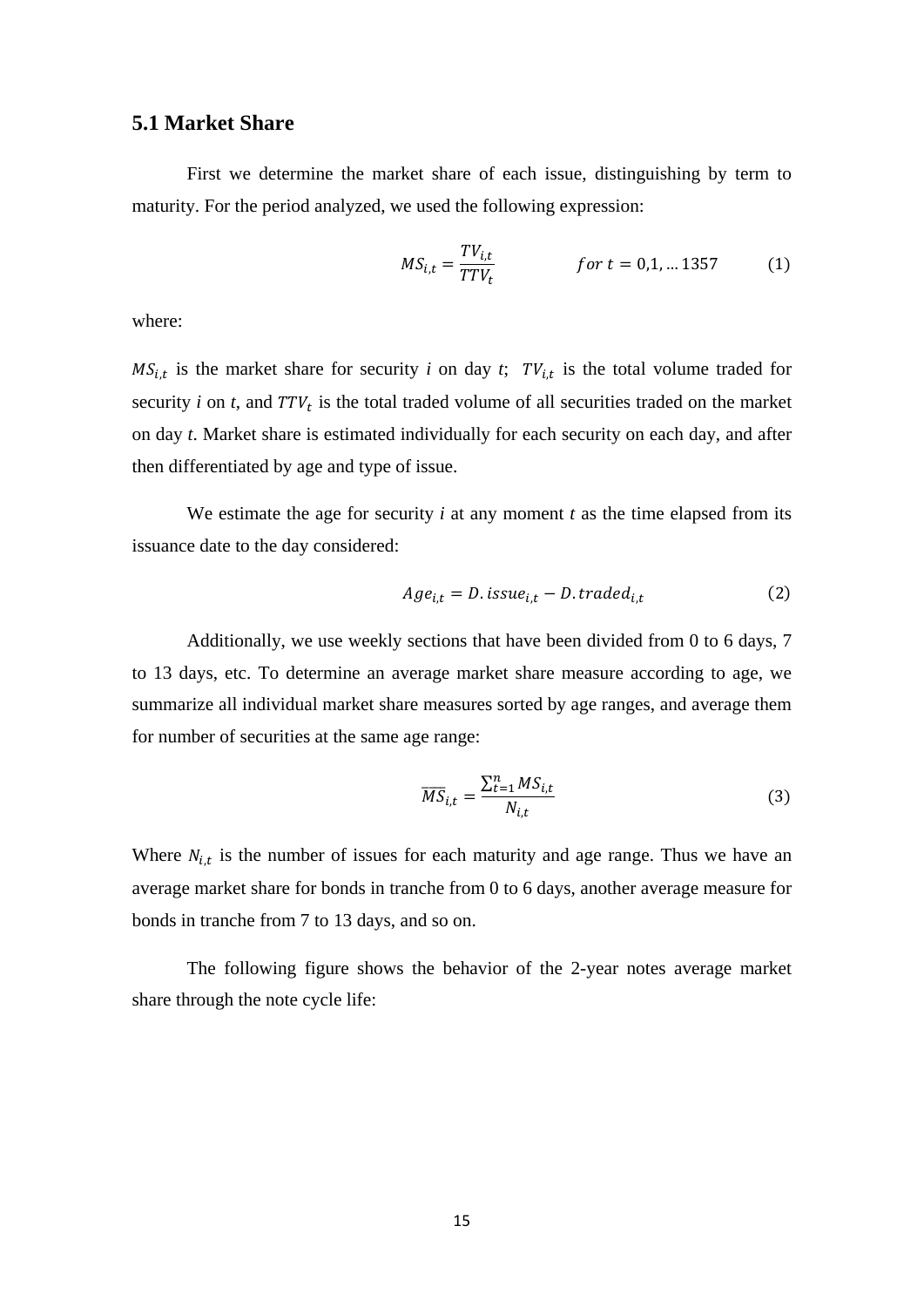

*Figure 3. 2-year notes market share.* It represents the average market share in terms of the age in weeks, for 2-year notes.

 We observe that the newer issues for 2-year notes are the mostly traded on market and are the most liquid. However the older issues, from week 4 to maturity date, have a lower trading and are much more illiquid.



*Figure 4. 3-year notes market share.* It represents the average market share in terms of the age in weeks, for 3-year notes.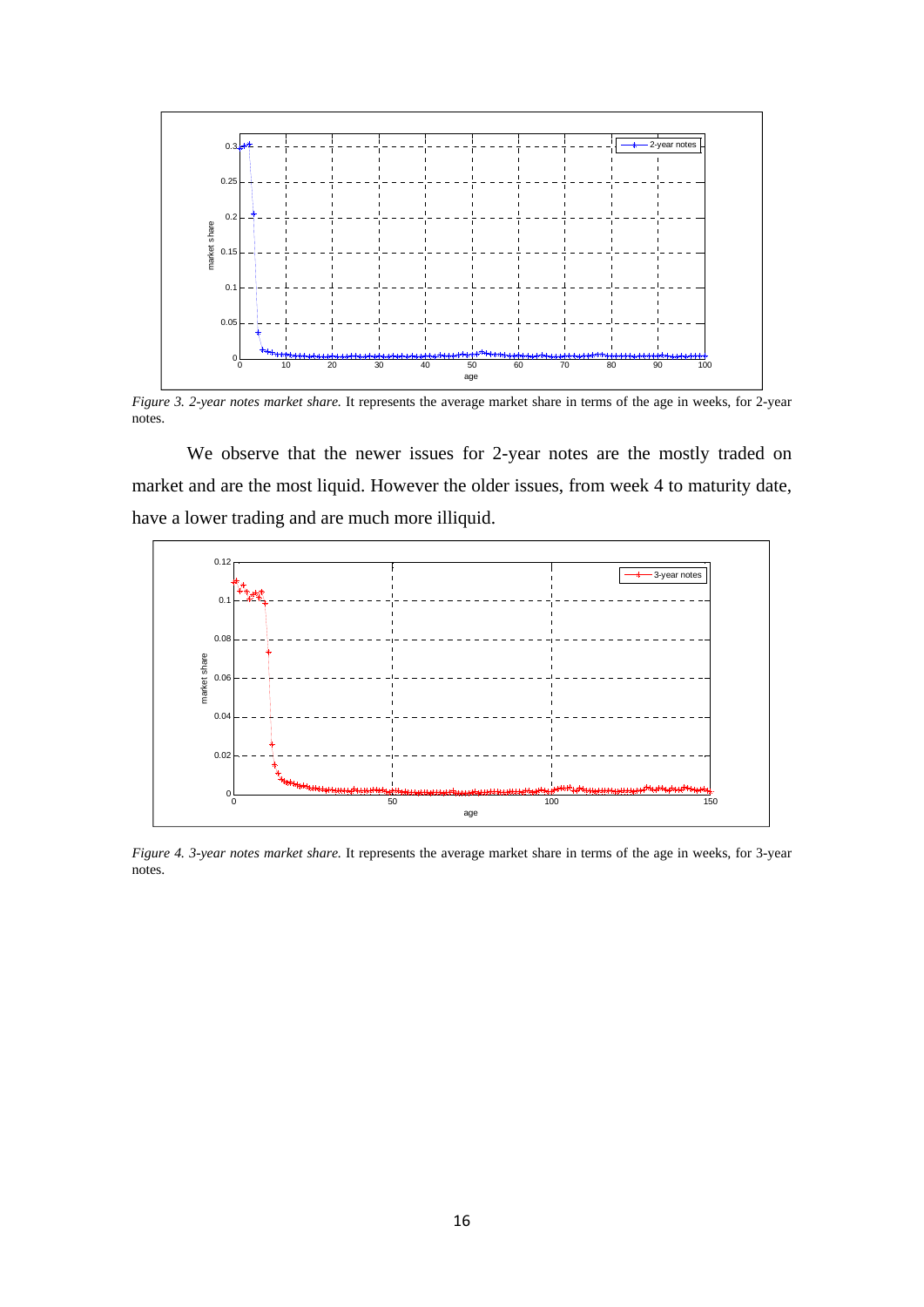

*Figure 5. 5-year notes market share.* It represents the average market share in terms of the age in weeks, for 5-year notes.

 Furthermore, the other issues have the same behavior over the time, and the moment when they become off-the-run depends on the different issuance cycles across securities. 5-year notes are issued monthly, thus since week 4 they become off-the-run notes. 3- and 10-year notes are issued four times a year, so from week 12 go on status off-the-run, and the same for 30-year bonds. 5-year notes has a spike around week 156 from issue, which corresponds with new issues on the same reference but with a term to maturity of 2 years. It's a new issue, which attracts investor's interest again, which makes large market share measure at that time as shown in figure (5).



*Figure 6. 10-year notes market share.* It represents the average market share in terms of the age in weeks, for 10-year notes.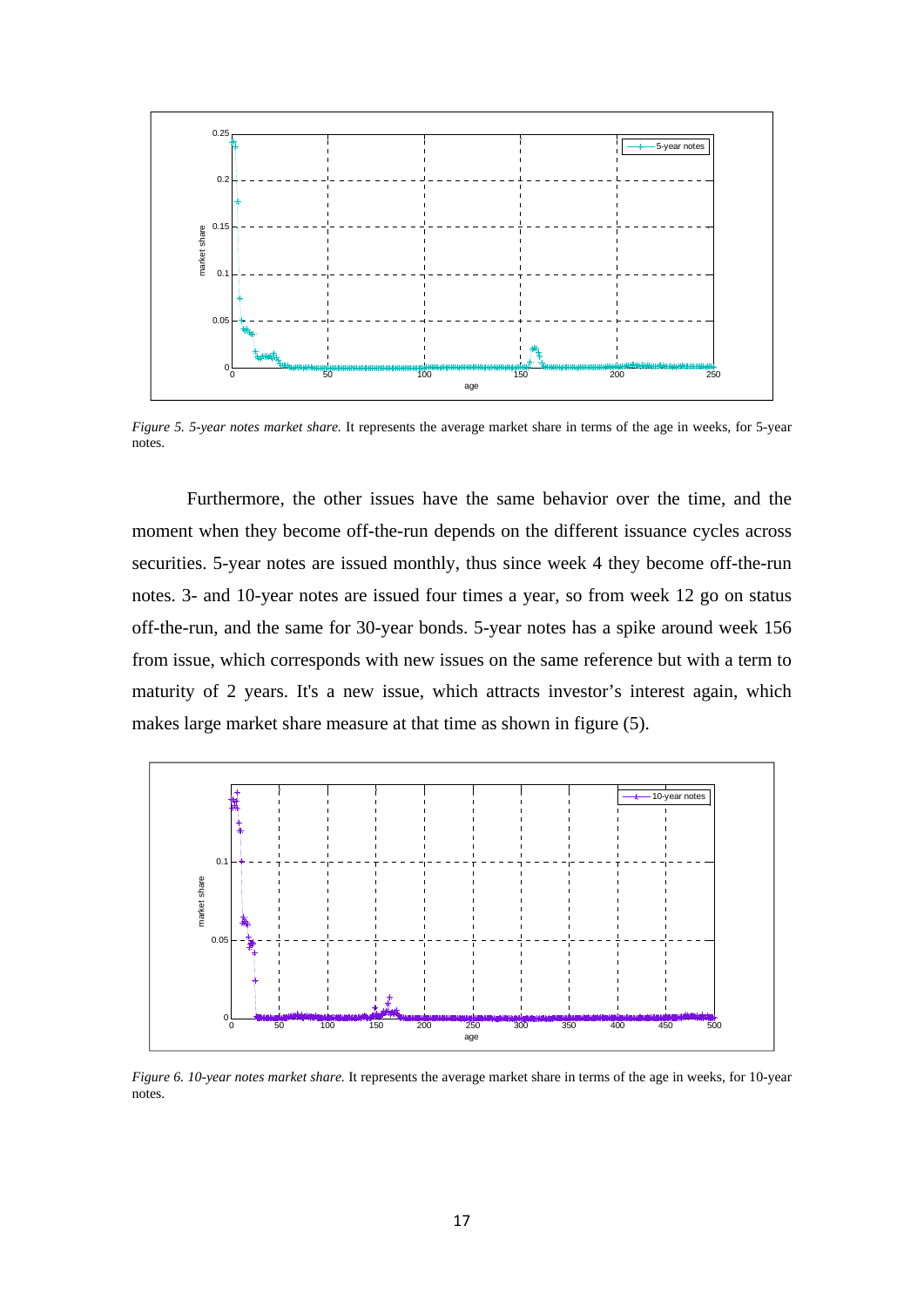

*Figure 7. 30-year bonds market share.* It represents the average market share in terms of the age in weeks, for 30 year notes.

If we set the average market share of all issues by term to maturity, for the first 100 weeks of the security's life, we can observe that 2-years bond and 5-years bond go on status on-the-run faster than the other issues:



*Figure 8. 2-, 3-, 5- and 10-year notes and 30-year bond market share.* It represents the average market share in terms of security's age measures in weeks, for securities with original maturities of 2, 3, 5, 10, and 30 years.

What we can see is that there is a similar behavior of the average market share for all types of issues. The newly issued bonds, the on-the-run bonds, are the ones that attract market trading, and are therefore those with greater liquidity. When there are new issues with the same term to maturity, these bonds don't trade actively and go to the status off-the-run, which remain relatively illiquid until maturity date. This phenomenon referred as 'on-the-run phenomenon' has been observed in the U.S.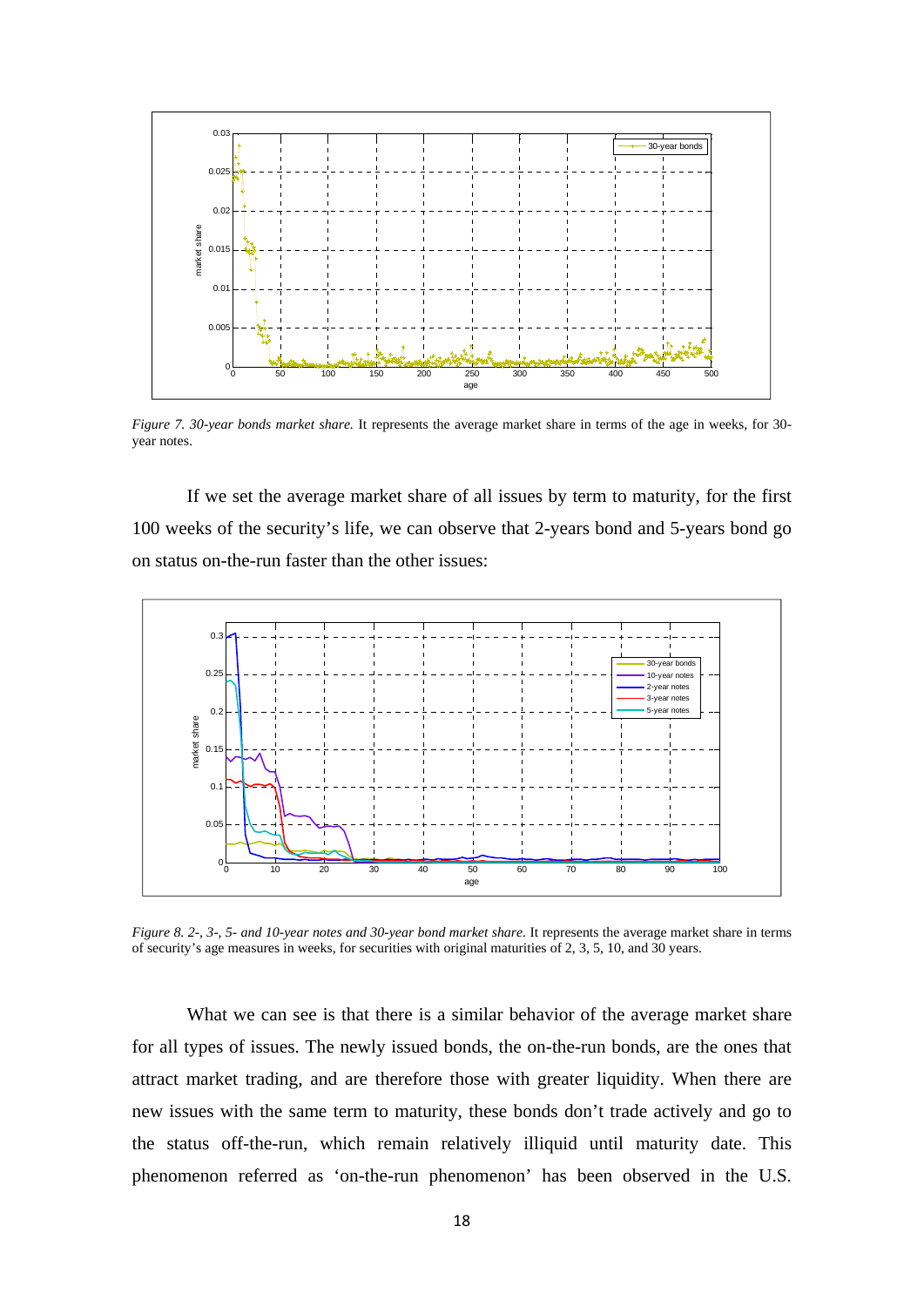Treasury bonds, and widely studied in previous literature, Brandt, Kavaiecz and Underwood (2007), Mizrach and Neely (2008), and Pasquariello and Vega (2009), among others.

It is also possible to see in figures below that the securities which represent the vast of market share and that are the most widely traded are the 2- and 5-year notes, and are also the greatest number of securities issuances.

## **5.2 Current Liquidity**

Liquidity, measured by market share becomes predictable over time. As shown in figures below, liquidity follows a pattern quite regular, although each specific type of issue has particular characteristics. This result suggests that we may model security market share as a function of security age. A valid functional form to reflect this behavior would be from an exponential function<sup>13</sup>. 2-, 3- and 5-year notes market share measure have a very similar behavior, while 10-year notes and 30-year bonds have a different behavior. So we will apply different functions for different issues. The following exponential expression measures the average market share depending on the bond age:

$$
MS_{i,t} = c + \beta_1 \exp(-\beta_2 \cdot age_{i,t}^2) + \beta_3 \cdot \beta_4^{age} + u_{i,t}
$$
 (4)

For example, for 2-, 3- and 5-year notes we apply equation (4). In case of 5-year notes we include a dummy variable that would reflect the effect of 5-year notes reissuance three years after the original issue. This dummy variable takes value 1 if notes are aged between 156 weeks and 160 weeks and 0 otherwise.

In the case of 10-year notes, the liquidity behavior is different, and the equation that we will estimate is as follows:

$$
MS_{i,t} = c + \beta_1 dummy_1 + \beta_2 dummy_2 + \beta_3 dummy_3 + \beta_4 dummy_4 + u_{i,t}
$$
 (5)

 $13$  The original exponential form was proposed by Heligman and Pollard (1980) on their seminal work about human mortality, where they establish a relationship between mortality and age. Díaz, Merrick y Navarro (2006) use an equation inspired in their actuarial research, and here we use a version of this exponential form for the U.S. Treasury securities.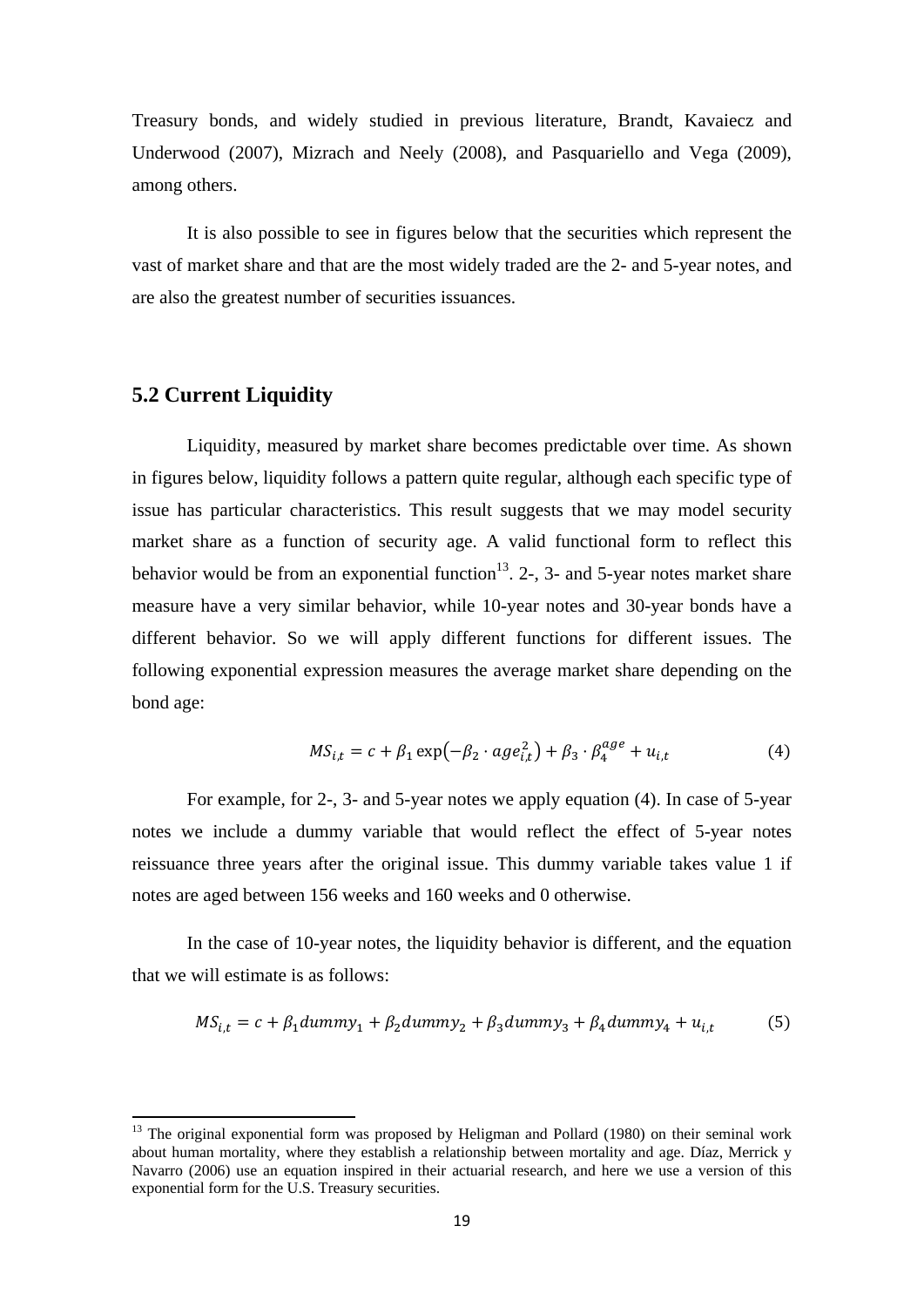where  $dummy_i$  are dummy variables that reflected this effect:  $dummy_i$  takes value 1 for 10-year notes aged between 0 and 7 weeks, and 0 otherwise; *dummy2* takes value 1 for bonds with aged between 8 and 11 weeks, and 0 otherwise; *dummy<sub>3</sub>* takes value 1 for bonds aged between 12 and 25 weeks, and 0 otherwise; and *dummy4* takes value 1 for bonds aged 26 weeks and 1560 weeks, and 0 otherwise.

And in the case of 30-year bonds, which behave differently from other bonds, the estimated equation is given by the following expression:

$$
MS_{i,t} = c + \beta_1 \exp(-\beta_2 \cdot age_{i,t}) + u_{i,t}
$$
 (6)

The estimation results of equations (4) to (6), presented in Table III shows the results for each issue, and the equations applied in each case: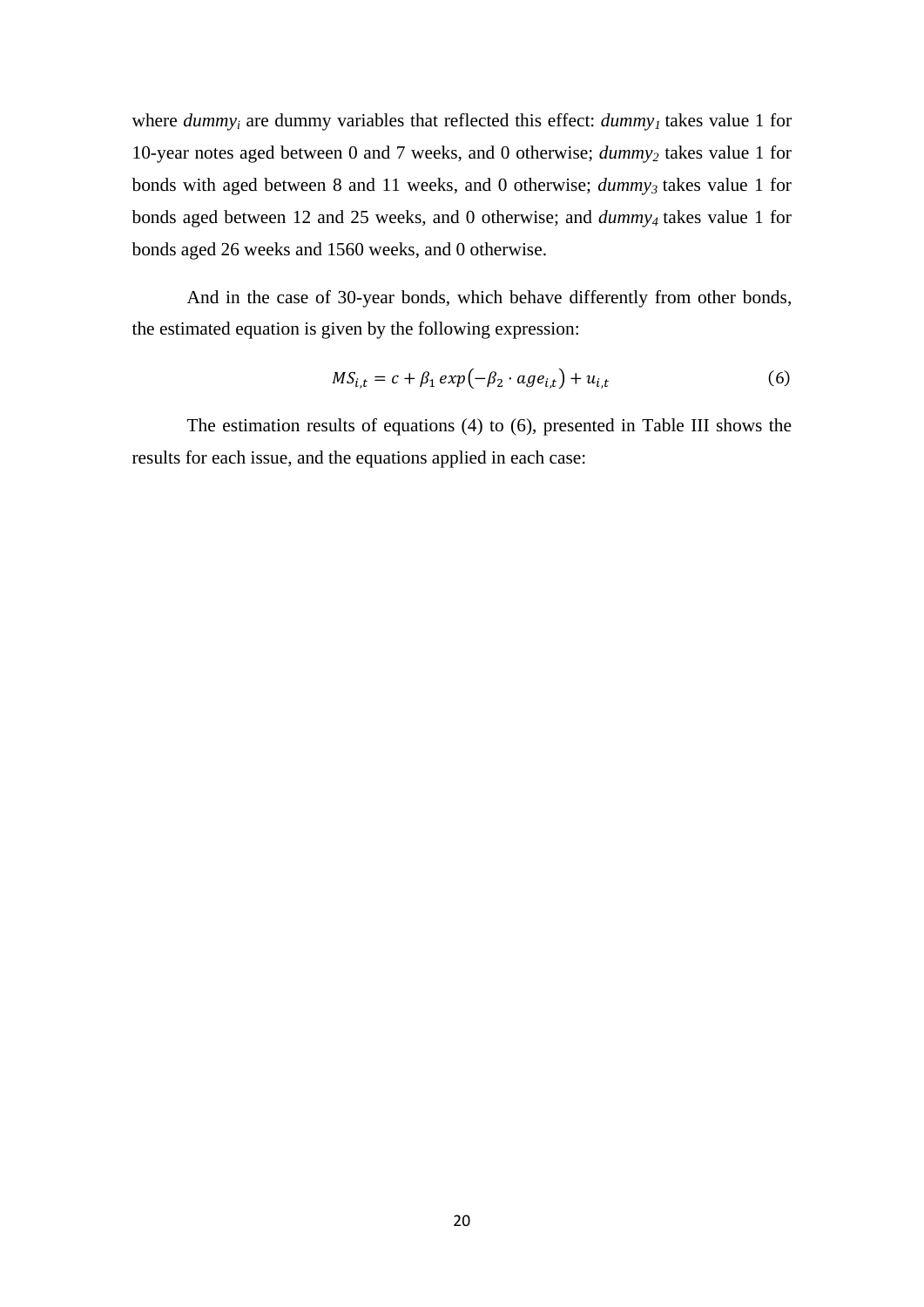#### *Table III.*

| 2-year note                   | $MS_{i,t} = c + \beta_1 exp(-\beta_2 \cdot age_{i,t}^2) + \beta_3 \cdot \beta_4^{age_{i,t}} + u_{i,t}$ |                                                                                                                           |  |  |  |
|-------------------------------|--------------------------------------------------------------------------------------------------------|---------------------------------------------------------------------------------------------------------------------------|--|--|--|
| <b>Estimated coefficients</b> |                                                                                                        |                                                                                                                           |  |  |  |
| $\mathbf c$                   | 0.003892                                                                                               | (0.0025, 0.005284)                                                                                                        |  |  |  |
| $\beta_1$                     | $-1.285$                                                                                               | $(-1.532, -1.039)$                                                                                                        |  |  |  |
| $\beta_2$                     | 1.098                                                                                                  | (1.042, 1.155)                                                                                                            |  |  |  |
| $\beta_3$                     | 1.58                                                                                                   | (1.334, 1.827)                                                                                                            |  |  |  |
| $\beta_4$                     | 0.4582                                                                                                 | (0.4284, 0.488)                                                                                                           |  |  |  |
| $\mathbb{R}^2$                |                                                                                                        | 0.9837                                                                                                                    |  |  |  |
| 3-year note                   |                                                                                                        | $MS_{i,t} = c + \beta_1 exp(-\beta_2 \cdot age_{i,t}^2) + \beta_3 \cdot \beta_4^{age_{i,t}} + u_{i,t}$                    |  |  |  |
| <b>Estimated coefficients</b> |                                                                                                        |                                                                                                                           |  |  |  |
| $\mathbf c$                   | 0.00122                                                                                                | $(4.354e-005, 0.002396)$                                                                                                  |  |  |  |
| $\beta_1$                     | $-0.2035$                                                                                              | $(-0.2515, -0.1554)$                                                                                                      |  |  |  |
| $\beta_2$                     | 0.07664                                                                                                | (0.06504, 0.08824)                                                                                                        |  |  |  |
| $\beta_3$                     | 0.3351                                                                                                 | (0.2813, 0.3889)                                                                                                          |  |  |  |
| $\beta_4$                     | 0.8452                                                                                                 | (0.8306, 0.8598)                                                                                                          |  |  |  |
| $\mathbb{R}^2$                |                                                                                                        | 0.9378                                                                                                                    |  |  |  |
| 5-year note                   |                                                                                                        | $MS_{i,t} = c + \beta_1 exp(-\beta_2 \cdot age_{i,t}^2) + \beta_3 \cdot \beta_4^{age_{i,t}} + \beta_5 dummy_re + u_{i,t}$ |  |  |  |
| <b>Estimated coefficients</b> |                                                                                                        |                                                                                                                           |  |  |  |
| $\mathbf c$                   | 0.002131                                                                                               | (0.001486, 0.002777)                                                                                                      |  |  |  |
| $\beta_1$                     | $-0.2794$                                                                                              | $(-0.3298, -0.229)$                                                                                                       |  |  |  |
| $\beta_2$                     | 0.9636                                                                                                 | (0.835, 1.092)                                                                                                            |  |  |  |
| $\beta_3$                     | 0.5176                                                                                                 | (0.4678, 0.5673)                                                                                                          |  |  |  |
| $\beta_4$                     | 0.672                                                                                                  | (0.6524, 0.6916)                                                                                                          |  |  |  |
| $\beta_5$                     | 0.0184                                                                                                 | (0.0144, 0.0225)                                                                                                          |  |  |  |
| $\mathbb{R}^2$                |                                                                                                        | 0.9724                                                                                                                    |  |  |  |
| 10-year note                  |                                                                                                        | $MS_{i,t} = c + \beta_1 dummy_1 + \beta_2 dummy_2 + \beta_3 dummy_3 + \beta_4 dummy_4 + u_{i,t}$                          |  |  |  |
| <b>Estimated coefficients</b> |                                                                                                        |                                                                                                                           |  |  |  |
| $\mathbf c$                   | 0.00044672                                                                                             | (0.0002557, 0.0006378)                                                                                                    |  |  |  |
| $\beta_1$                     | 0.13838003                                                                                             | (0.1369002, 0.1398599)                                                                                                    |  |  |  |
| $\beta_2$                     | 0.11639718                                                                                             | (0.1143131, 0.118481)                                                                                                     |  |  |  |
| $\beta_3$                     | 0.05157218                                                                                             | (0.504466, 0.0526978)                                                                                                     |  |  |  |
| $\beta_4$                     | 0.00368476                                                                                             | (0.0028163, 0.0045533)                                                                                                    |  |  |  |
| $\mathbb{R}^2$                |                                                                                                        | 0.99023729                                                                                                                |  |  |  |
| 30-year bond                  |                                                                                                        | $MS_{i,t} = c + \beta_1 exp(-\beta_2 \cdot age_{i,t}) + u_{i,t}$                                                          |  |  |  |
| <b>Estimated coefficients</b> |                                                                                                        |                                                                                                                           |  |  |  |
| $\mathbf c$                   | 0.0005666                                                                                              | (0.0005107, 0.0006224)                                                                                                    |  |  |  |
| $\beta_1$                     | 0.03185                                                                                                | (0.03092, 0.03277)                                                                                                        |  |  |  |
| $\beta_2$                     | 0.05491                                                                                                | (0.05257, 0.05726)                                                                                                        |  |  |  |
| $\mathbb{R}^2$                |                                                                                                        | 0.8536                                                                                                                    |  |  |  |

In parenthesis, the confidence intervals for the 95% level.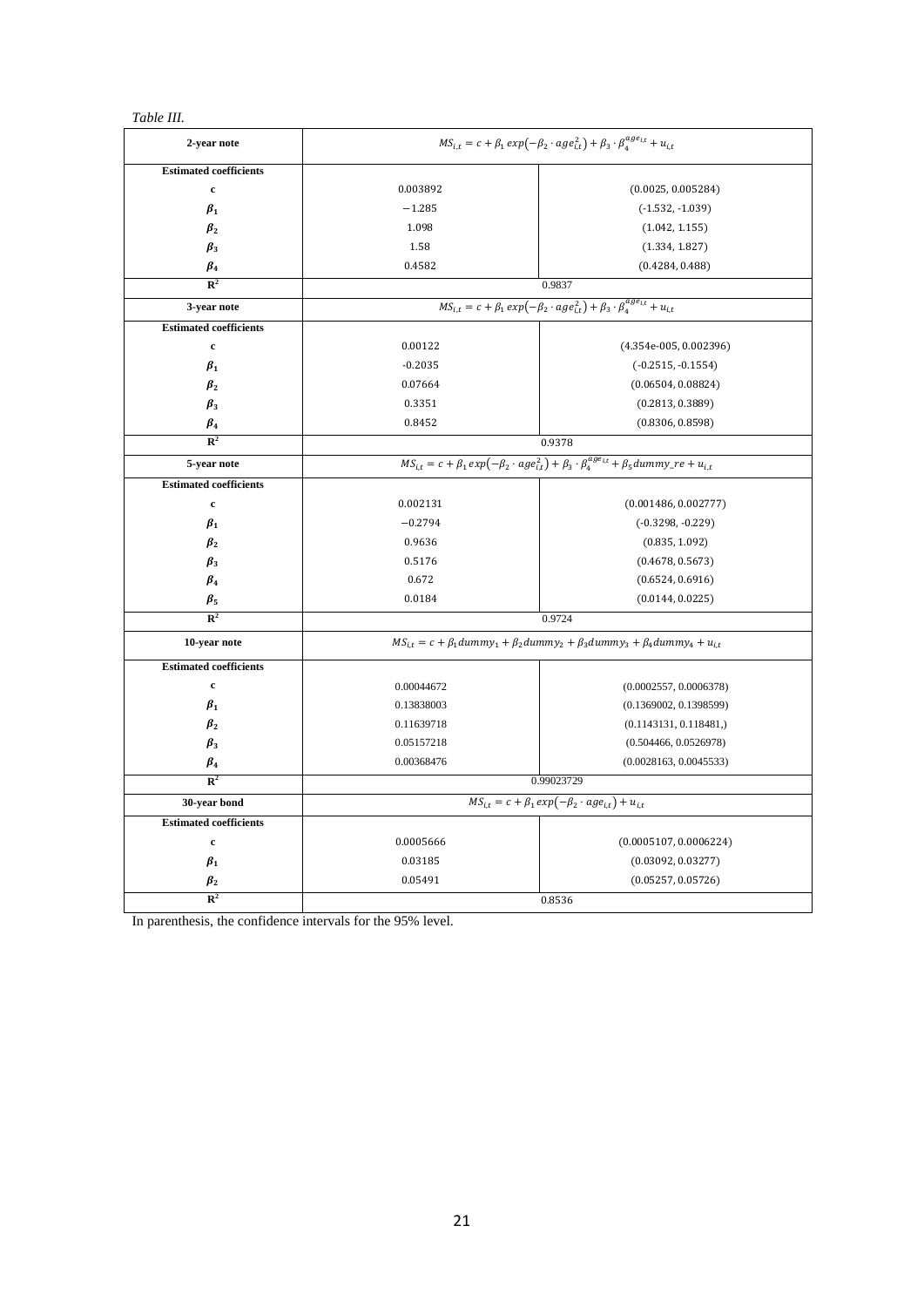



*Figure 9. 2-year notes current and estimated average market share.* It represents the current and estimated average market share from the exponential form described in the table (III), depending on note age. The note age is measured in weeks elapsed from its issue.



*Figure 10. 3-, 5- and 10-year notes and 30-year bonds current and estimated average market share measures.* It represents the current and estimated average market share from the exponential forms described in the table (III), depending on notes and bonds age. Age is measured in weeks elapsed from its issue.

## **5.3 Future Liquidity**

Next we are going to use functions estimated on previous section to estimate a future liquidity measure. At any time during the liquidity life cycle, there is a securitylevel liquidity that is its current-level liquidity and there is a future-level liquidity remaining until maturity date. Because of this pattern, we can estimate expected future liquidity for the remaining time to maturity of the security. With estimated coefficients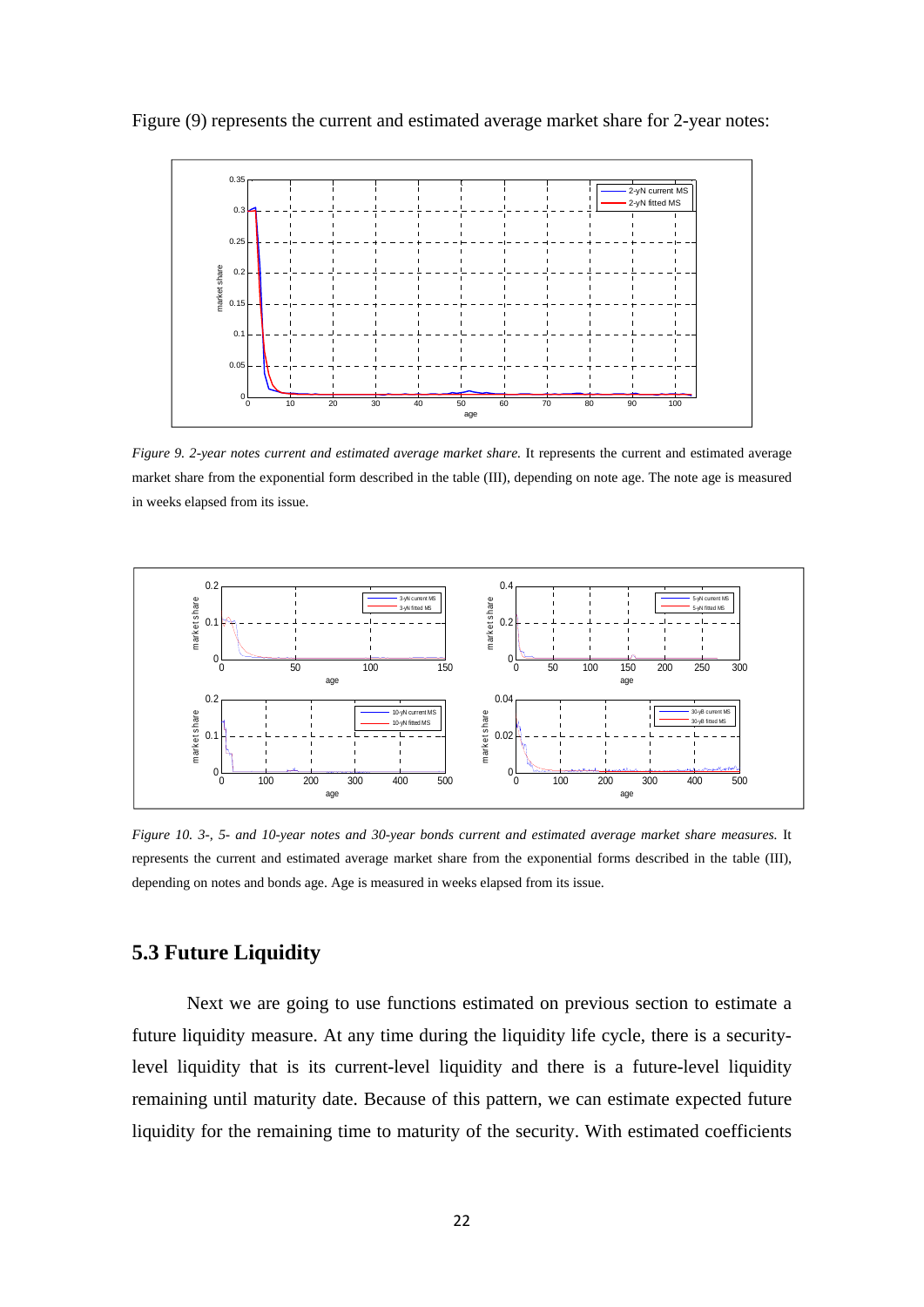of each function set according to table (III), we estimate the expected value of the market share for security *i* at time  $t + j$ :

$$
E\big[MS_{i,t+j}\big] = \hat{c} + \hat{\beta}_1 \exp(-\hat{\beta}_2 \cdot age_{i,t+j}^2) + \hat{\beta}_3 \cdot \hat{\beta}_4^{\alpha g e_{i,t+j}}
$$
(7)

This is the 2-year notes expected market share for bond  $i$  from week  $t+1$  to  $t+m_{it}$ , where  $m_{it}$  is the number of days until maturity. For each term to maturity we estimate an expected value of future liquidity. The expected average market share for each bond at time  $t$ , would be the average over  $m_{it}$  of the total expected future market share by issue:

$$
\overline{MS}_{i,t,t+m_{it}} = \frac{1}{m_{it}} \sum_{j=1}^{m_{it}} E\big[MS_{i,t+j}\big] \tag{8}
$$

This average expected future market share reflects the average expected future liquidity for each security by issue. The following figure shows how expected future liquidity is lower at any time than the current liquidity, as this measure is the average of liquidity remaining to maturity:



*Figure 11. 2-years bond current market share and expected future market share.* The expected future market share is the average of expected future liquidity remaining until the maturity date. Age is measured in weeks from securities issuance date.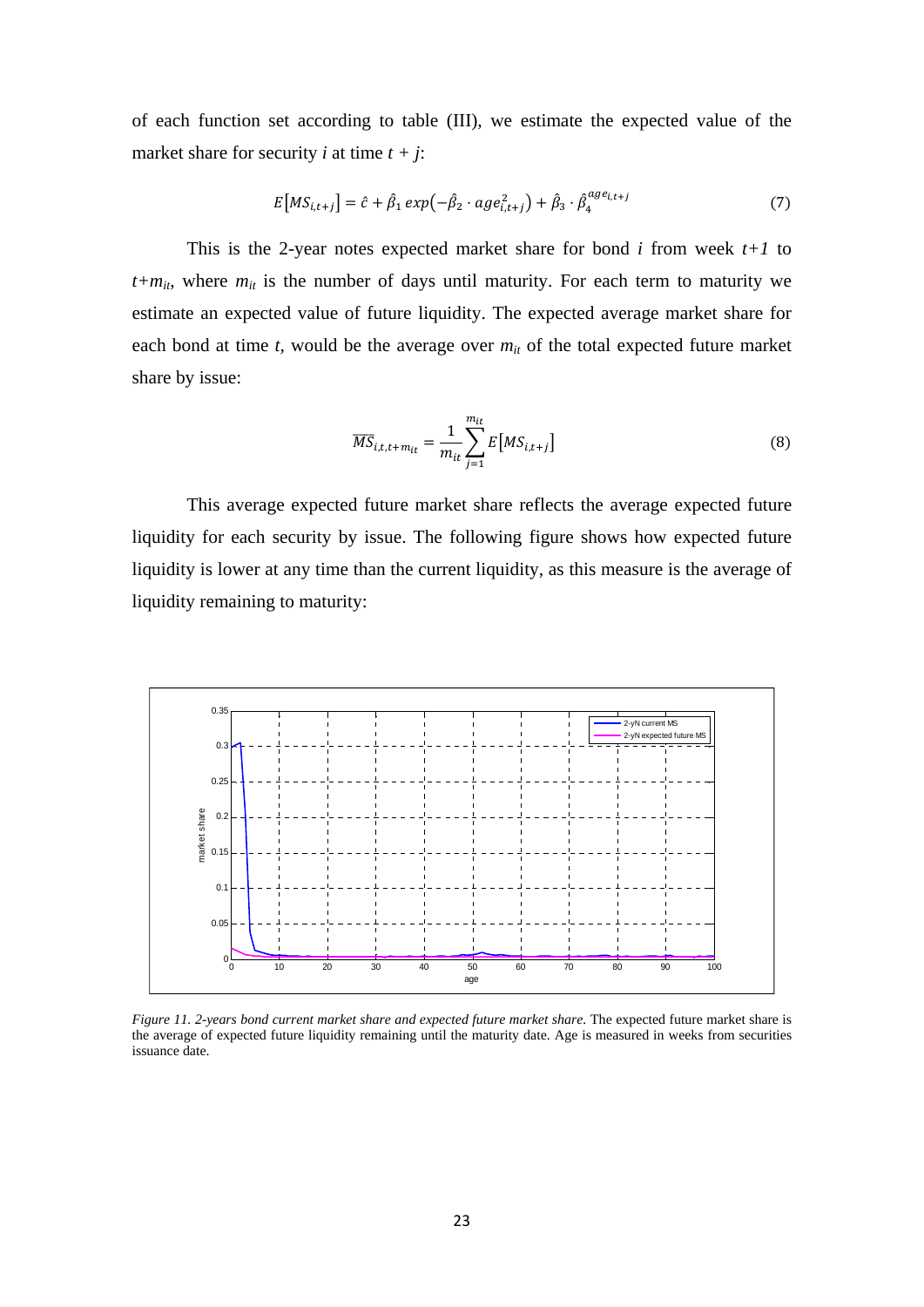## **5.4 Analysis of yield spreads**

In this section we analyze yield spreads between securities<sup>14</sup>. We calculate yield spreads as the differences between an outstanding security yield and another most liquid and theoretical security yield with the same term to maturity. We want to see the differences in yields between assets with the same characteristics in terms of maturity and coupon payments.

To do this, we first calculate, at a time *t*, the yield that has a security maturating at *T* and that pays *c* coupons at interest rates prevailing in *t*. Additionally, we calculate the yield that would have another theoretical security that were issued on *t*, with maturity date at *T* and with the same number of coupons equal to *c*, discounted at spot interest rates. The difference between these yields is equal to our yield spreads.

We get the spot interest rates used from the U.S. Department of Treasury (DoT). The data consist on daily series of zero coupon interest rates from January 1996 to December 2006, for periods of 1m, 3m, 6m, 1y, 2y, 3y, 5y, 7y, 10y, 20y and 30y. We have an interest rate on each observation data for each term to maturity. Now, to calculate the theoretical price, and therefore the theoretical yield, we discount each of the remaining security cash flows until its maturity, to the interest rate on each data for each term.

In our daily data, time to maturity mismatch in most of the cases to the deadlines of spot rates series provided by the U.S. DoT. Sometimes we have cash flows to discount with a number of days to maturity that differs from the number of days included on periods provided by the U.S. DoT. In these cases, to discount remaining cash flows at right rates, we have use cubic interpolation that allows us to obtain the right interest rate to apply for days remaining. We have done this for all those outstanding securities cash flows that differ their maturities in number of days, during the period analyzed.

<sup>&</sup>lt;sup>14</sup> The empirical literature propose different measures to yield spreads. As example Amihud and Medelson (1991), Strebulaev (2001), Goldreich, Hanke and Nath (2005) or Díaz, Navarro and Merrick (2006).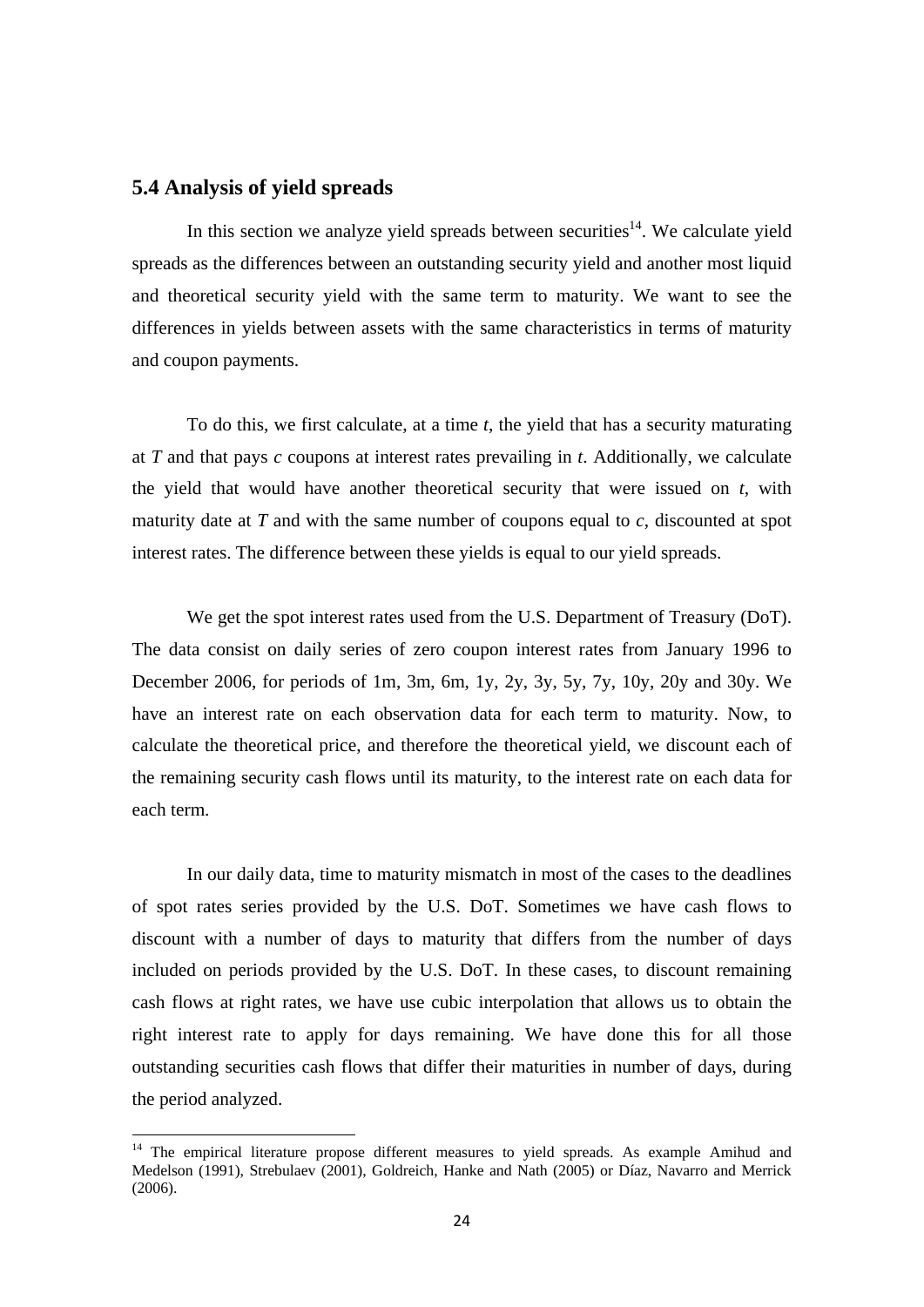Knowing current security yield at time *t* and theoretical security yield also at *t*, we calculate, for each of securities, the yield spreads as:

$$
YS_{i,t} = y_{curr_{i,t}} - y_{theo_{i,t}}
$$
\n
$$
(9)
$$

where:

 $y_{curr_{i,t}}$  is the current yield for security *i* on *t*, and  $y_{theo_{i,t}}$  is the theoretical yield for security *i* on *t*, whose price we have get discounting bond cash flows to spot interest rate.

Yield spreads for older notes and bonds are greater than those observed for the newer notes and bonds. For new securities, as they are the most liquid on-the-run securities, we are comparing the yield from a new bond with the theoretical yield for another bond that would be too new. So yield spreads are quite small. In the case of older securities, less liquid off-the-run securities, they have a higher yield respect to a security with similar characteristics in term to maturity and coupon payments. Thus yield spread is greater than on-the-run yield spreads.

The so-called 'liquidity premium' bond measures the yield spread between less liquid and more liquid bonds. Investors demand a higher return or a lower price as the lower the liquidity of a title.

In some cases, we have obtained yield spreads too high, because the DoT Term Structure of Interest Rates has provided very high rates. This is possibly due to data errors, and in any case we haven't included these bonds. Likewise, bonds for which bidask spreads have proved negative, possibly because brokers have not updated the data or due to errors, have not been taken into account. Other observations that are not included in this part of the analysis are those relating to bonds to 7 and 20 years, since during the period of analysis there are not new issues to these maturities. Moreover, the available data from outstanding securities mostly quite illiquid have also been omitted for the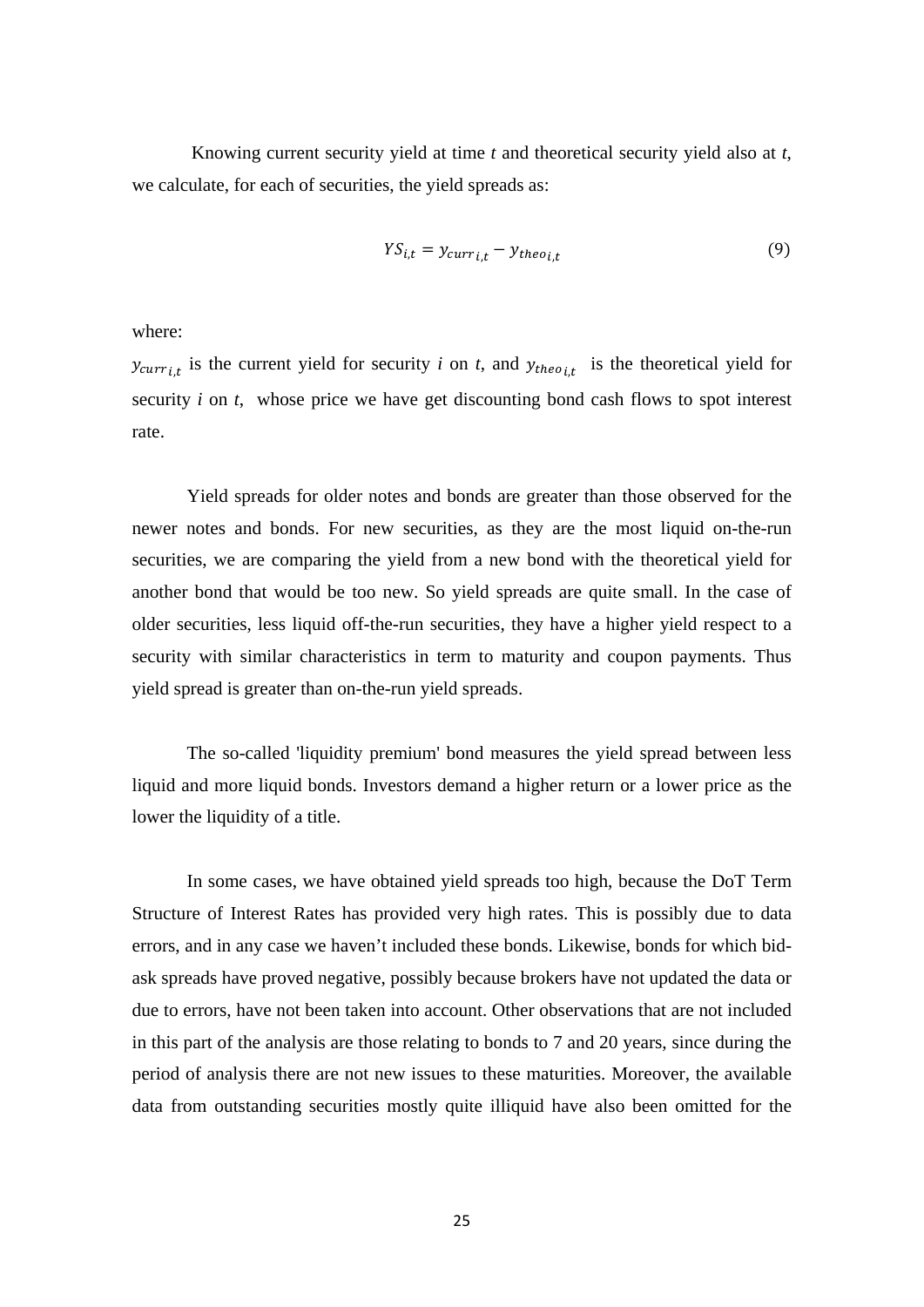study. It has not been possible to obtain theoretical prices, because there are no rates in the Term Structure of Interest Rates series provided by the U.S.  $DoT<sup>15</sup>$ .

Furthermore, to remove extreme values of yield spreads series, we have included only those observations for which the difference in yield exceeds mean  $\pm$  two-twice standard deviation, i.e., and thus we include those observations for which the yield spread is into the range:

$$
[\overline{YS} - 2\sigma_{YS}, \overline{YS} + 2\sigma_{YS}, ] \tag{10}
$$

Therefore, in this second part of the analysis, the sample has been reduced to 204,024 observations, from 304,256 available firstly. The following table shows the main statistics for the series of observed yield spread for each of the maturities:

.

|                 | 2-years bond | 3-years bond | 5-years bond | 10-years bond | 30-years bond |
|-----------------|--------------|--------------|--------------|---------------|---------------|
| Mean            | 0.021986     | 0.010690     | $-0.019901$  | $-0.023799$   | 0.135827      |
| Median          | 0.012762     | $-0.007520$  | $-0.037816$  | $-0.038290$   | 0.070316      |
| Maximum         | 0.927623     | 0.922444     | 0.929693     | 0.907394      | 0.930061      |
| Minimum         | $-0.691605$  | $-0.691690$  | $-0.691468$  | $-0.685281$   | $-0.343540$   |
| Std. Dev.       | 0.118077     | 0.126723     | 0.111110     | 0.083423      | 0.222859      |
| <b>Skewness</b> | 0.673346     | 0.951088     | 0.595589     | 1.312734      | 1.982085      |
| <b>Kurtosis</b> | 10.65315     | 9.511751     | 12.43822     | 15.11735      | 6.613909      |
| # Observations  | 30514        | 11769        | 69600        | 43740         | 48401         |

Main statistics yield spreads series by issues.

In addition, to analyze the yield spreads observed in U.S. Treasuries, we will consider to the current liquidity and expected future liquidity, besides other important measures in explaining yield spreads, such as duration, that would be reflecting observed differences in term to maturity; price premiums that would reflect the impact due to differences in coupon; amount outstanding by issue, bonds age, and other control variables to control for interest rates, such as level, slope and curvature for spot interest rate. Coupon is important because different coupons securities have different taxes. High coupon bonds are subject to higher taxation in U.S. Age is also important in yield spreads, like we have seen in previous sections.

 $15$  There are trading days in the market for which the DoT does not provide data for spot interest rate.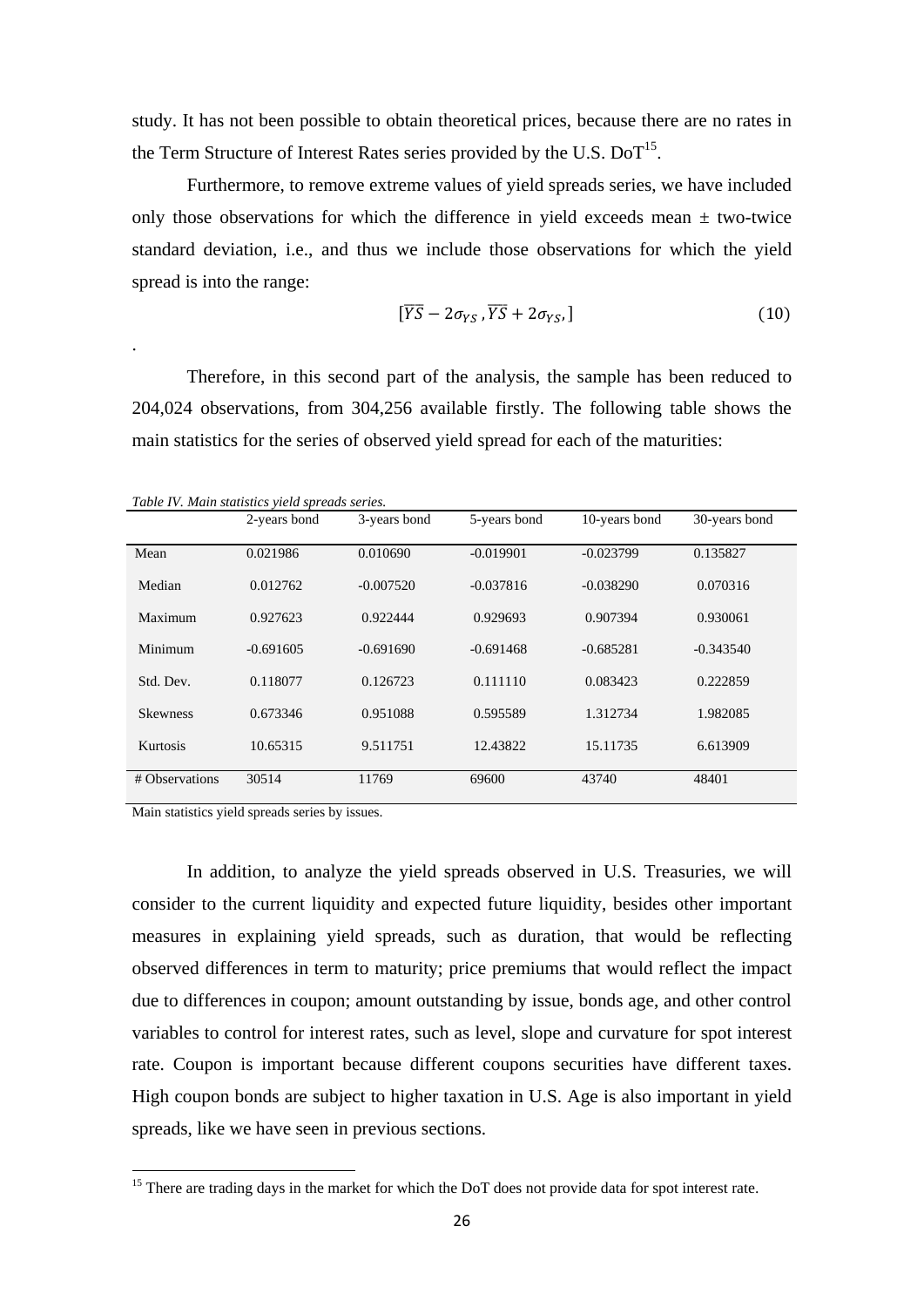#### The following table shows the correlation matrix of these variables:

|              |             | Table V.Correlations Matrix. |             |             |             |             |             |             |              |                |             |             |              |             |
|--------------|-------------|------------------------------|-------------|-------------|-------------|-------------|-------------|-------------|--------------|----------------|-------------|-------------|--------------|-------------|
|              | YIE_SPR     | E FUT MS                     | CURR_MS     | <b>DUR</b>  | PRI PRE     | A OUTST     | AGE         | LEVEL       | <b>SLOPE</b> | CURVAT.        | S BIDASK    | AGR_VOL     | <b>CUPON</b> | TIM_T_MAT   |
| YIE SPR      |             | $-0.177426$                  | $-0.075953$ | 0.2166      | 0.411275    | $-0.209931$ | 0.492874    | $-0.174278$ | 0.129306     | $-0.051353$    | 0.286257    | $-0.038269$ | 0.390703     | 0.366769    |
| E FUT MS     | $-0.177426$ | -1                           | 0.211987    | $-0.642147$ | $-0.463535$ | 0.216473    | $-0.595045$ | $-0.007744$ | 0.008097     | 0.002048       | $-0.36127$  | 0.111228    | $-0.578953$  | $-0.711843$ |
| CURR MS      | $-0.075953$ | 0.211987                     |             | $-0.073674$ | $-0.11178$  | 0.143763    | $-0.188404$ | 0.03354     | $-0.102129$  | $-0.000757$    | $-0.08902$  | 0.135584    | $-0.12079$   | $-0.138735$ |
| <b>DUR</b>   | 0.2166      | $-0.642147$                  | $-0.073674$ |             | 0.584957    | $-0.137792$ | 0.360036    | $-0.009265$ | $-0.017507$  | $-0.013399$    | 0.573165    | $-0.019618$ | 0.430998     | 0.93228     |
| PRI PRE      | 0.411275    | $-0.463535$                  | $-0.11178$  | 0.584957    |             | $-0.24387$  | 0.658148    | $-0.176231$ | 0.025559     | $-0.148481$    | 0.461423    | $-0.04722$  | 0.790738     | 0.705293    |
| A OUTST      | $-0.209931$ | 0.216473                     | 0.143763    | $-0.137792$ | $-0.24387$  | -1          | $-0.407601$ | $-0.033583$ | $-0.087875$  | $-0.028562$    | $-0.230229$ | 0.11917     | $-0.388204$  | $-0.258435$ |
| AGE          | 0.492874    | $-0.595045$                  | $-0.188404$ | 0.360036    | 0.658148    | $-0.407601$ |             | 0.031865    | $-0.009365$  | 0.005525       | 0.377155    | $-0.090863$ | 0.756769     | 0.64478     |
| LEVEL        | $-0.174278$ | $-0.007744$                  | 0.03354     | $-0.009265$ | $-0.176231$ | $-0.033583$ | 0.031865    |             | $-0.110662$  | 0.660433       | 0.240193    | $-0.018731$ | 0.041847     | 0.015625    |
| SLOPE        | 0.129306    | 0.008097                     | $-0.102129$ | $-0.017507$ | 0.025559    | $-0.087875$ | $-0.009365$ | $-0.110662$ | $\mathbf{1}$ | $-0.055008$    | 0.338875    | 0.00284     | 0.11781      | $-0.01217$  |
| CURVAT.      | $-0.051353$ | 0.002048                     | $-0.000757$ | $-0.013399$ | $-0.148481$ | $-0.028562$ | 0.005525    | 0.660433    | $-0.055008$  | $\overline{1}$ | 0.058718    | $-0.004007$ | 0.003685     | $-0.000227$ |
| S BIDASK     | 0.286257    | $-0.36127$                   | $-0.08902$  | 0.573165    | 0.461423    | $-0.230229$ | 0.377155    | 0.240193    | 0.338875     | 0.058718       |             | $-0.063291$ | 0.489392     | 0.626865    |
| AGR_VOL      | $-0.038269$ | 0.111228                     | 0.135584    | $-0.019618$ | $-0.04722$  | 0.11917     | $-0.090863$ | $-0.018731$ | 0.00284      | $-0.004007$    | $-0.063291$ | 1           | $-0.078756$  | $-0.053731$ |
| <b>CUPON</b> | 0.390703    | $-0.578953$                  | $-0.12079$  | 0.430998    | 0.790738    | $-0.388204$ | 0.756769    | 0.041847    | 0.11781      | 0.003685       | 0.489392    | $-0.078756$ | -1           | 0.623366    |
| TIM T_MAT    | 0.366769    | $-0.711843$                  | $-0.138735$ | 0.93228     | 0.705293    | $-0.258435$ | 0.64478     | 0.015625    | $-0.01217$   | $-0.000227$    | 0.626865    | $-0.053731$ | 0.623366     |             |

*Correlations matrix for different liquidity measures taken into account.* 

Yield spreads correlation is high with other variables: age, price premium, term to maturity and coupon. In turn, yield spreads correlation is also high but in opposite sign, between expected future market share, and coupon and term to maturity. This is indicating that the longer-term is the lower expected future liquidity is, and that the higher coupon is the lower expected future liquidity is.

The regression estimated by issue includes variables to control for interest rates: level, slope and curvature. Also includes as explanatory variables: duration, to take into account the influence term to maturity and age; price premium, which reflects the influence of coupon; and a *dummy* variable to control for the status impact in yield spreads. This *dummy* variable takes value 1 if bond is on-the-run and 0 otherwise. The equation to be estimated and the results obtained are shown below:

$$
YS_{i,t} = c + \beta_1 CURR\_MS_{i,t} + \beta_2 E\_FUT\_MS_{i,t} + \beta_3 LEVEL_{i,t} + \beta_4 SLOPE_{i,t} + \beta_5 CURVAT_{i,t} + \beta_6 DUR_{i,t} + \beta_7 PRI\_PRE_{i,t} + \beta_8 DUMMY\_ONTR_{i,t} + u_{i,t}
$$
\n(11)

where  $YS_{i,t}$  measures yield spread for each security *i* on day *t*;  $CURR_MS_{i,t}$  is the current market share of security *i* on day  $t$ ;  $E$ <sub>\_ $FUT$ </sup>\_ $MS$ <sub>i,t</sub> is the average expected future</sub> liquidity of the bond *i* at time *t*;  $DUR_{i,t}$  is the Macaullay duration for bond *i* on *t*;  $PRI\_PRE_{i,t}$  is the security *i* price premium at *t*, calculated as the difference between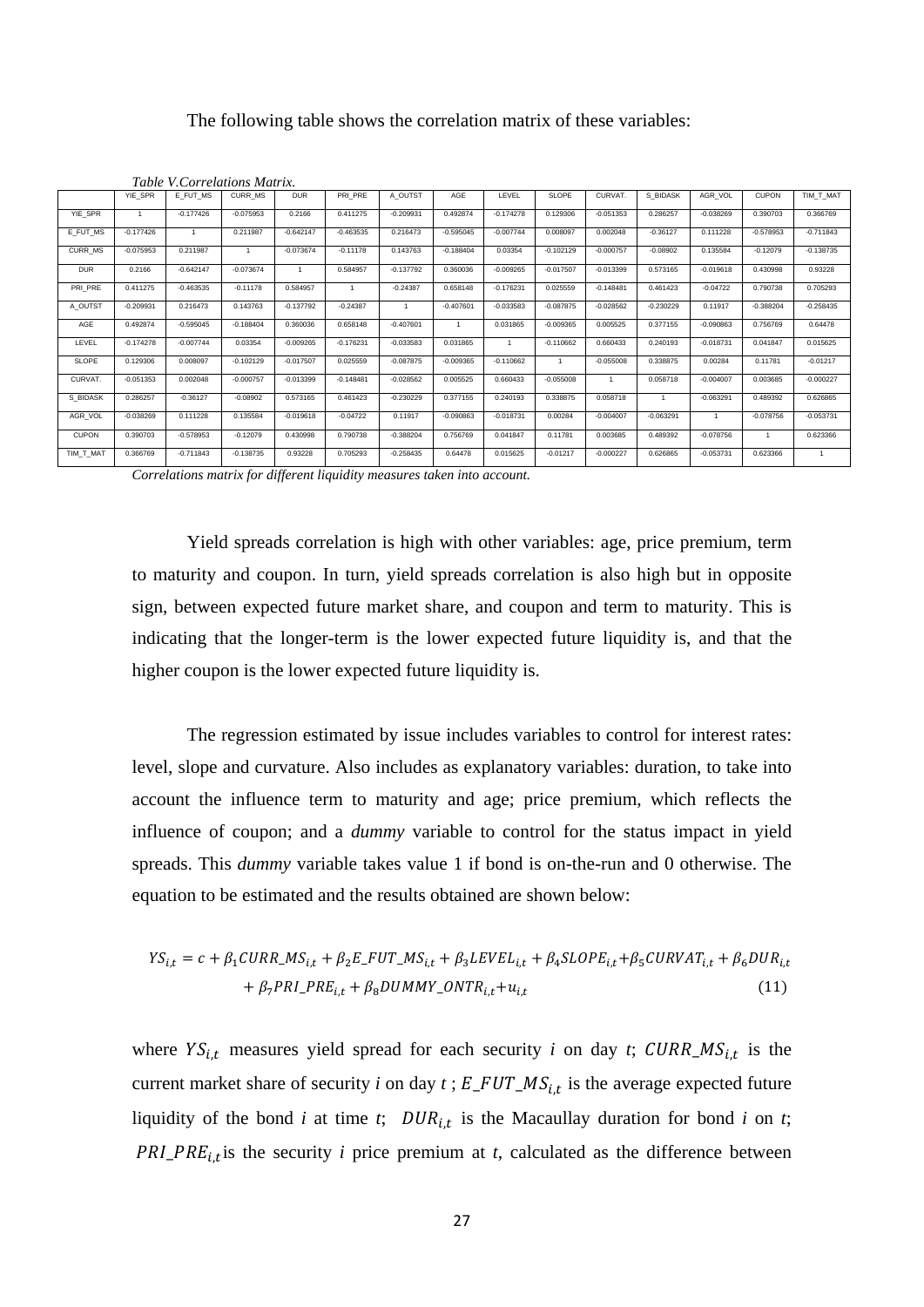bond current price and the spot price;  $DUMMY\_ONTR_{i,t}$  is a *dummy* variable that reflects bond status. It takes value 1 if is an on-the-run bond, and 0 otherwise.

|                   | like interest rates, status, duration and price premiun.<br><b>Estimated coefficients</b> | t-statistics | Probability | $\mathbb{R}^2$ | $R^2$ Adjusted |
|-------------------|-------------------------------------------------------------------------------------------|--------------|-------------|----------------|----------------|
| $\mathcal{C}$     | 0.213411                                                                                  | 24.92642     | 0.0000      | 0.208605       | 0.208574       |
| <b>CURR MS</b>    | $-0.034915$                                                                               | $-5.946470$  | 0.0000      |                |                |
| E FUT MS          | $-0.984047$                                                                               | $-3.066001$  | 0.0022      |                |                |
| <b>LEVEL</b>      | $-4.404049$                                                                               | $-28.49079$  | 0.0000      |                |                |
| <b>SLOPE</b>      | 5.515993                                                                                  | 23.24420     | 0.0000      |                |                |
| <b>CURVAT</b>     | 27.36188                                                                                  | 50.28938     | 0.0000      |                |                |
| <b>DURATION</b>   | $-0.000862$                                                                               | -4.819399    | 0.0000      |                |                |
| <b>PRI PRE</b>    | 0.005666                                                                                  | 30.99102     | 0.0000      |                |                |
| <b>DUMMY_ONTR</b> | $-0.064879$                                                                               | $-35.88658$  | 0.0000      |                |                |

*Table VI. Current market share and expected future market share impacts on yield spreads controlling for variables like interest rates, status, duration and price premiun.* 

Regression estimated for a number of observations equal to 204,024. In regression we have applied Newey-West correction for heteroscedasticity estimators.

The regression results reflect that both, the current liquidity, measured by market share, and future liquidity, measured by expected future market share, explain the observed yield spreads on U.S. Treasury notes and bonds, including other control variables in regressions. The R-squared is near 20%, and all the variables include add explanatory power for observed yield spreads to a 99% confidence level. Coefficients signs for the liquidity-related variables are negative, as we expected. This result implies that the lower liquidity is, both current and expected future, the greater U.S. debt securities yield spread is. In terms of size, expected future liquidity seems to be most important rather than current liquidity. Duration and status variables coefficients are negative. This result indicates, firstly, that the longer duration is, the lower yield spread is; and subsequently, the new bonds have lower yield spreads and are bonds on status on-the-run, so the longer duration is, the less yield spread is. On the other hand, the negative sign for the status variable would indicate that bonds in status on-the-run have lower yield spread, than bonds in the off-the-run status. The positive sign of price premium coefficient premium implies that the higher the price premium is, the lower the current price related to the spot price is. So its yield is greater than the benchmark yield, making the spreads widen.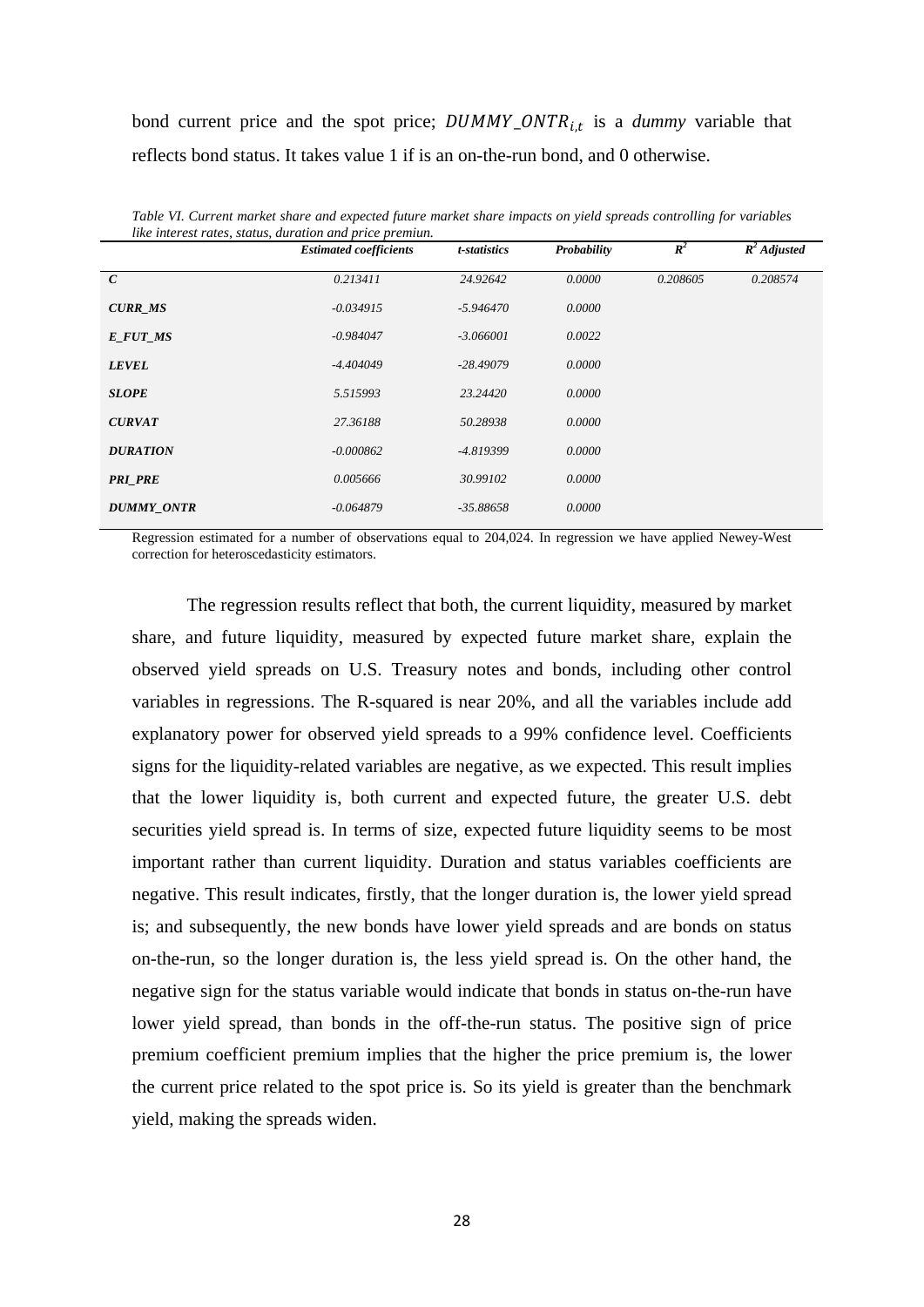We have made the analysis for all terms to maturity of the bonds considered (2-, 3-, 5- 10- and 30-years). If we separate them by security term to maturity, the regressions estimated are the following:

• For 2-year notes:  
\n
$$
YS_{i,t}^{2a} = c + \beta_1 CURR\_MS_{i,t}^{2a} + \beta_2 E\_FUT\_MS_{i,t}^{2a} + \beta_3 LEVEL_{i,t}^{2a} + \beta_4 SLOPE_{i,t}^{2a} + \beta_5 CURVAT_{i,t}^{2a} + \beta_6 DUR_{i,t}^{2a} + \beta_7 PRI\_PRE_{i,t}^{2a} + \beta_8 DUMMY\_ONTR_{i,t}^{2a} + u_{i,t}
$$
 (12)

• For 3-year notes:

$$
YS_{i,t}^{3a} = c + \beta_1 CURR\_MS_{i,t}^{3a} + \beta_2 E\_FUT\_MS_{i,t}^{3a} + \beta_3 LEVEL_{i,t}^{3a} + \beta_4 SLOPE_{i,t}^{3a} + \beta_5 CURVAT_{i,t}^{3a} + \beta_6 DUR_{i,t}^{3a} + \beta_7 PRI\_PRE_{i,t}^{3a} + \beta_8 DUMMY\_ONTR_{i,t}^{3a} + u_{i,t}
$$
\n(13)

• For 5-year notes:

$$
YS_{i,t}^{5a} = c + \beta_1 CURR\_MS_{i,t}^{5a} + \beta_2 E\_FUT\_MS_{i,t}^{5a} + \beta_3 LEVEL_{i,t}^{5a} + \beta_4 SLOPE_{i,t}^{5a} + \beta_5 CURVAT_{i,t}^{5a}
$$
  
+  $\beta_6 DUR_{i,t}^{5a} + \beta_7 PRI\_PRE_{i,t}^{5a}$   
+  $\beta_8 DUMMY\_ONTR_{i,t}^{5a} + u_{i,t}$  (14)

• For 10-year notes:

$$
YS_{i,t}^{10a} = c + \beta_1 CURR\_MS_{i,t}^{10a} + \beta_2 E\_FUT\_MS_{i,t}^{10a} + \beta_3 LEVEL_{i,t}^{10a} + \beta_4 SLOPE_{i,t}^{10a} + \beta_5 CURVAT_{i,t}^{10a} + \beta_6 DUR_{i,t}^{10a} + \beta_7 PRI\_PRE_{i,t}^{10a} + \beta_8 DUMMY\_ONTR_{i,t}^{10a} + u_{i,t}
$$
\n(15)

• And for 30-year bonds:

$$
YS_{i,t}^{30a} = c + \beta_1 CURR\_MS_{i,t}^{30a} + \beta_2 E\_FUT\_MS_{i,t}^{30a} + \beta_3 LEVEL_{i,t}^{30a} + \beta_4 SLOPE_{i,t}^{30a} + \beta_5 CURVAT_{i,t}^{30a} + \beta_6 DUR_{i,t}^{30a} + \beta_7 PRI\_PRE_{i,t}^{30a} + \beta_8 DUMMY\_ONTR_{i,t}^{30} + u_{i,t}
$$
\n(16)

The results obtained from each regression are shown in the following table (VII):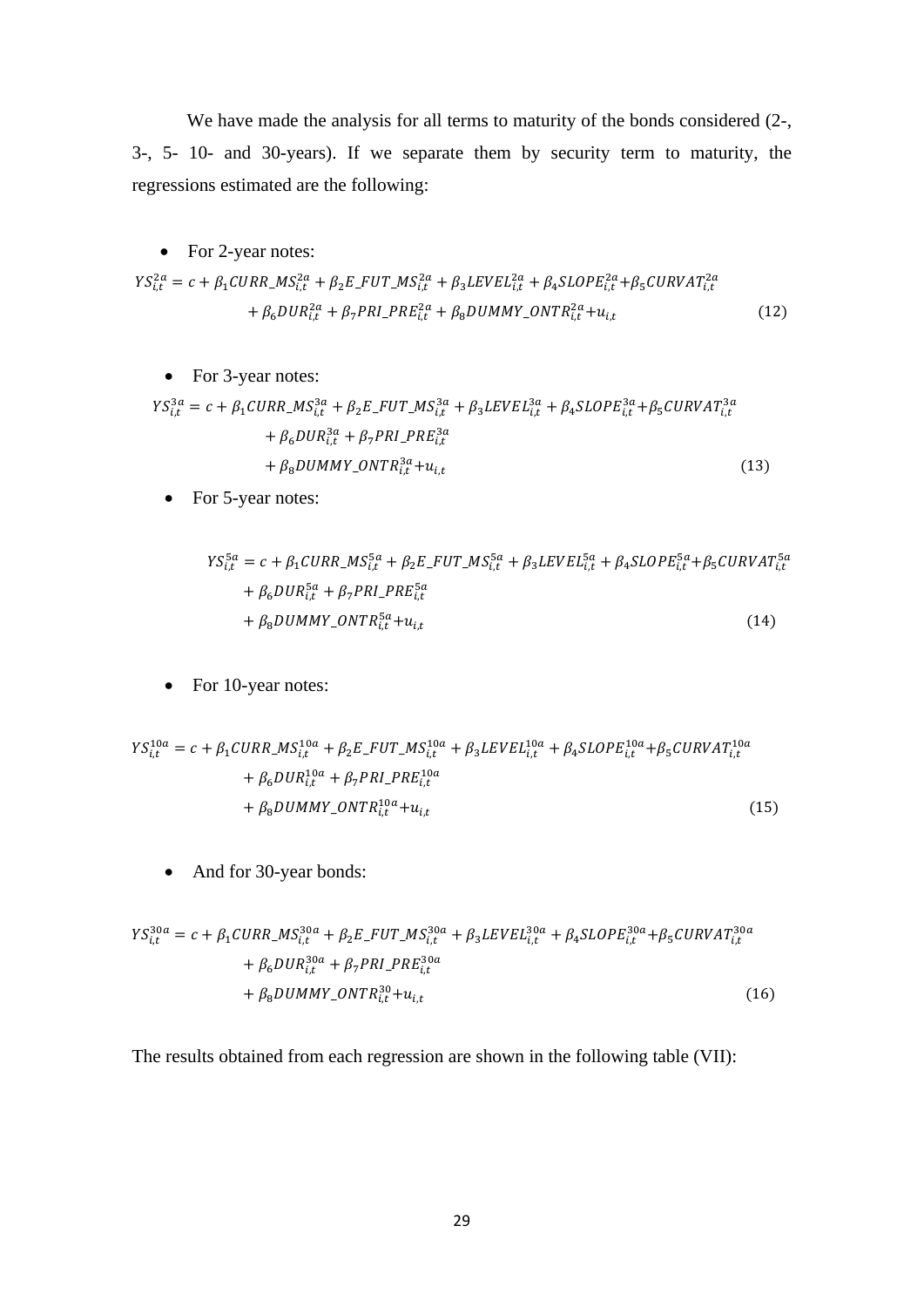|                  | <b>Estimated coefficients</b> | t-statistics | Probability | $\mathbb{R}^2$ | $R^2$ Adjusted |
|------------------|-------------------------------|--------------|-------------|----------------|----------------|
| 2-years bond     |                               |              |             |                |                |
| $\boldsymbol{C}$ | 0.483680                      | 46.67543     | 0.0000      | 0.165911       | 0.165692       |
| <b>CURR_MS</b>   | 0.003982                      | 0.642403     | 0.5206      |                |                |
| E_FUT_MS         | -2.685353                     | $-9.621493$  | 0.0000      |                |                |
| <b>LEVEL</b>     | -7.616546                     | $-45.72542$  | 0.0000      |                |                |
| <b>SLOPE</b>     | -4.183814                     | $-14.49630$  | 0.0000      |                |                |
| <b>CURVAT</b>    | 39.36962                      | 30.94064     | 0.0000      |                |                |
| <b>DURATION</b>  | $-0.036900$                   | $-12.17002$  | 0.0000      |                |                |
| <b>PRI_PRE</b>   | $-0.019396$                   | $-16.05138$  | 0.0000      |                |                |
| DUMMY_ONTR       | $-0.067355$                   | $-26.35363$  | 0.0000      |                |                |
| 3-years bond     |                               |              |             |                |                |
| $\mathcal{C}$    | 0.535563                      | 33.46066     | 0.0000      | 0.281156       | 0.280667       |
| <b>CURR_MS</b>   | $-0.073513$                   | $-4.829590$  | 0.0000      |                |                |
| E_FUT_MS         | $-3.176693$                   | 5.989212     | 0.0000      |                |                |
| <b>LEVEL</b>     | $-8.832227$                   | $-30.14547$  | 0.0000      |                |                |
| <b>SLOPE</b>     | 0.121382                      | 0.239067     | 0.8111      |                |                |
| <b>CURVAT</b>    | 65.08687                      | 23.95450     | 0.0000      |                |                |
| <b>DURATION</b>  | $-0.067360$                   | $-24.04294$  | 0.0000      |                |                |
| <b>PRI_PRE</b>   | 0.002929                      | 3.202859     | 0.0014      |                |                |
| DUMMY_ONTR       | $-0.001171$                   | $-0.418282$  | 0.6757      |                |                |
| 5-years bond     |                               |              |             |                |                |
| $\boldsymbol{C}$ | 0.555315                      | 44.87578     | 0.0000      | 0.194359       | 0.194267       |
| <b>CURR_MS</b>   | $-0.024473$                   | $-2.123135$  | 0.0337      |                |                |
| E_FUT_MS         | $-85.17954$                   | -55.99831    | 0.0000      |                |                |
| <b>LEVEL</b>     | $-6.442159$                   | $-32.04623$  | 0.0000      |                |                |
| <b>SLOPE</b>     | $-1.079891$                   | $-7.164619$  | 0.0000      |                |                |
| <b>CURVAT</b>    | 27.11034                      | 36.57081     | 0.0000      |                |                |
| <b>DURATION</b>  | $-0.009989$                   | $-16.29780$  | 0.0000      |                |                |
| PRI_PRE          | -0.000191                     | $-0.265590$  | 0.7906      |                |                |
| DUMMY_ONTR       | 0.229246                      | 34.94764     | 0.0000      |                |                |
| 10-years bond    |                               |              |             |                |                |
| $\epsilon$       | 0.425409                      | 68.82237     | 0.0000      | 0.266142       | 0.266008       |
| <b>CURR_MS</b>   | $-0.157194$                   | 23.24127     | 0.0000      |                |                |
| E_FUT_MS         | $-6.275210$                   | -5.316544    | 0.0000      |                |                |
| <b>LEVEL</b>     | -7.524968                     | -81.70184    | 0.0000      |                |                |
| <b>SLOPE</b>     | 1.657129                      | 13.54118     | 0.0000      |                |                |
| <b>CURVAT</b>    | 24.10872                      | 36.30173     | 0.0000      |                |                |
| <b>DURATION</b>  | $-0.009557$                   | -27.78697    | 0.0000      |                |                |
| <b>PRI_PRE</b>   | $-0.000850$                   | $-7.043464$  | 0.0000      |                |                |
| DUMMY_ONTR       | $-0.019461$                   | $-4.659376$  | 0.0000      |                |                |
| 30-years bond    |                               |              |             |                |                |
| $\boldsymbol{C}$ | 2.833040                      | 50.41777     | 0.0000      | 0.557693       | 0.557620       |
| <b>CURR_MS</b>   | $-1.374734$                   | $-13.84843$  | 0.0000      |                |                |
| E_FUT_MS         | $-1034.779$                   | $-19.96021$  | 0.0000      |                |                |
| <b>LEVEL</b>     | $-14.26114$                   | -48.26992    | 0.0000      |                |                |
| <b>SLOPE</b>     | 13.74632                      | 28.58096     | 0.0000      |                |                |
| <b>CURVAT</b>    | 0.553261                      | 0.569196     | 0.5692      |                |                |
| <b>DURATION</b>  | $-0.127385$                   | -49.81802    | 0.0000      |                |                |
| <b>PRI_PRE</b>   | $-0.003372$                   | $-27.76462$  | 0.0000      |                |                |
| DUMMY_ONTR       | 0.297650                      | 17.91993     | 0.0000      |                |                |

*Table VII. Current market share and expected future market share impact yield spreads and other control variables and liquidity measures.* 

Regressions for a number of observations equal to 204,024. In all regressions we have applied Newey-West correction for heteroscedasticity estimators.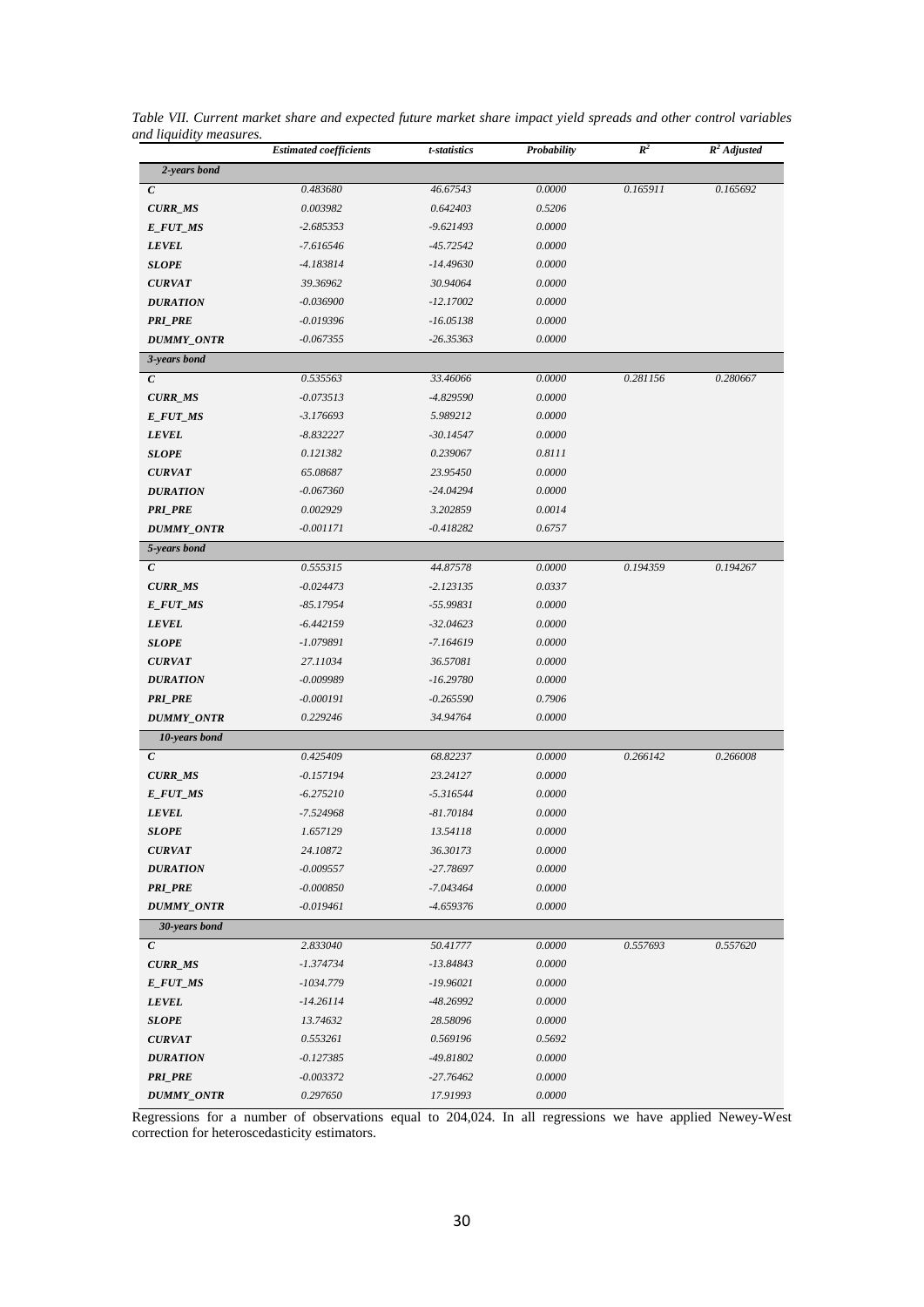In all regressions current and future market share variables coefficients have negative sign. This result indicates the inverse relationship that exists between yield spreads and security-level liquidity. Only for 2-year notes current market share coefficient has positive sign, although in this case it is not significant. Also in all regressions duration coefficient has negative sign that would indicate the inverse relationship between yield spreads and bond age: the longer duration is, the lower yield spread is. Moreover, control variables for interest rates coefficients are statistically significant in almost all cases.

#### **6 Conclusions**

In this paper we have analyzed the observed yield spreads U.S. Treasury notes and U.S. Treasury bonds for the period from January 1996 to April 2001. Changes in yield are interpreted like changes in current and expected future market share. It is possible to model liquidity measured by market share since it has a regular pattern. We use bond liquidity 'life cycle' function that allows us to express changes in yield spreads through changes in liquidity 'life cycle'.

Our results for the yield spreads analysis for bonds and notes with maturities of 2, 3, 5, 10 and 30 years, reveal that the whole liquidity life cycle explain the yield spreads of U.S. Treasuries studied. The role of the liquidity 'life cycle' has allowed us to collect the liquidity over the entire life of the bond, not only the current liquidity. In terms of size, expected future liquidity has proved to be more important in all cases than current liquidity. Taking each issue individually distinguishing by term to maturity, the results show that both current and future liquidity, in addition to other variables, explain the observed yield spread for the period considered. In these cases, also expected future liquidity is more important in magnitude than current liquidity.

#### **References**

- Amihud, Y., and Medelson, H. (1991), "Liquidity, Maturity and the Yield on U.S. Treasury Securities", *Journal of Finance*, **46**, 1411-1425.
- Amihud, Y. (2002) "Illiquidity and Stock Returns: Cross-Section and Time-Series Effects", *Journal of Financial Markets*, **5**, 31-56.
- Bao, J., Pan, J. and Wang, J. (2011) "The Illiquidity of Corporate Bonds", *The Journal of Finance,* vol LXVI, nº 3, 911-946.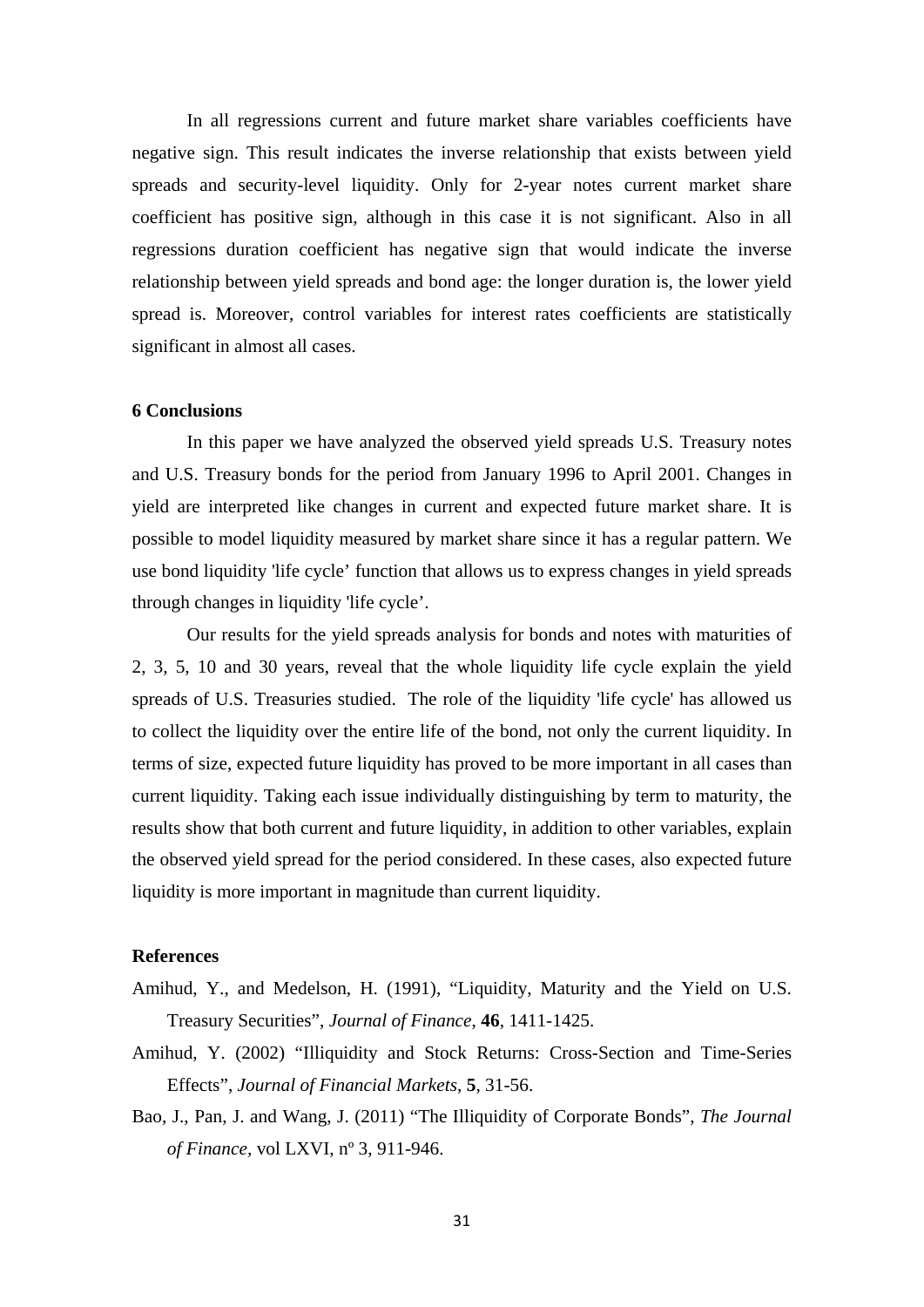- Beber, A., Brandt, M.W. and Kavajecz, K.A. (2008) "Flight-to-Quantity or Flight-to-Liquidity? Evidence from the Euro-Area Bond Market", *The Review of Financial Studies*, v **22**, n 3 2009, 925-957.
- Chakravarty, S., and Sarkar, A. (1999), "Liquidity in U.S. Fixed Income Markets: A Comparision of the Bid-Ask Spread in Corporate, Government and Municipal Bond Markets", Purdue University y Federal Reserve Bank of New York.
- Chen, L., Lesmond, D., Wei, J. (2007), "Corporate yield spreads and bond liquidity", *Journal of Finance* 62, 119–149.
- Díaz, A., Merrick, J.J. and Navarro, E. (2006) "Spanish Treasury Bond Market Liquidity and Volatility Pre- and Post-European Monetary Union", *Journal of Banking & Finance*, **30**, 1309-1332.
- Dick-Nielsen, Feldhütter, and Lando (2011) "Corporate bond liquidity before and after the onset of the subprime crisis", *Journal of Financial Economics*, 103, 3, 471-492.
- Ejsing, J.W. and Sihvonen, J. (2009) "Liquidity Premia in German Government Bonds", *European Central Bank*, Working Paper Series nº 1081.
- Fabozy, F.J. and Fleming, M.J. (2005), "U.S. Treasury and Agency Securities", *The Handbook of Fixed Income Securities*, 7th. Ed., New York: McGraw Hill.
- Favero, C., Pagano, M. and von Thadden, E.-L. (2010) "How Does Liquidity Affect Government Bond Yields?", *Journal of Financial and Quantitative Analysis*, vol.45, nº 1, 107-134.
- Fleming, M., and Sarkar, A. (1998), "Liquidity in the U.S. Treasury Spot and Futures Market", *Federal Reserve Bank of New York*, Working Paper.
- Fleming, M. J. (2003), "Measuring Treasury Market Liquidity", *Federal Reserve Bank of New York Economic Policy Review*, 83-108.
- Goldreich, D., Hanke, B. and Nath, P. (2005) "The Price of Future Liquidity: Time-Varying Liquidity in the U.S. Treasury Market", *Review of Finance* 9,1-32.
- Goyenko, R., Subrahmanyam, A. and Ukhov, A. (2008) "The Term Structure of Bond Market Liquidity", Working Paper, UCLA.
- Goyenko, R., Subrahmanyam, A. and Ukhov, A. (2011) "The Term Structure of Bond Market Liquidity and its Implications for Expected Bond Returns", *Journal of Financial and Quantitative Analysis*, **46**, 111-139.
- Heligman, L. and Pollard, J.H. (1980) "The age pattern of mortality", *Journal of the Institute of Actuariales*, **107**, 49-80.